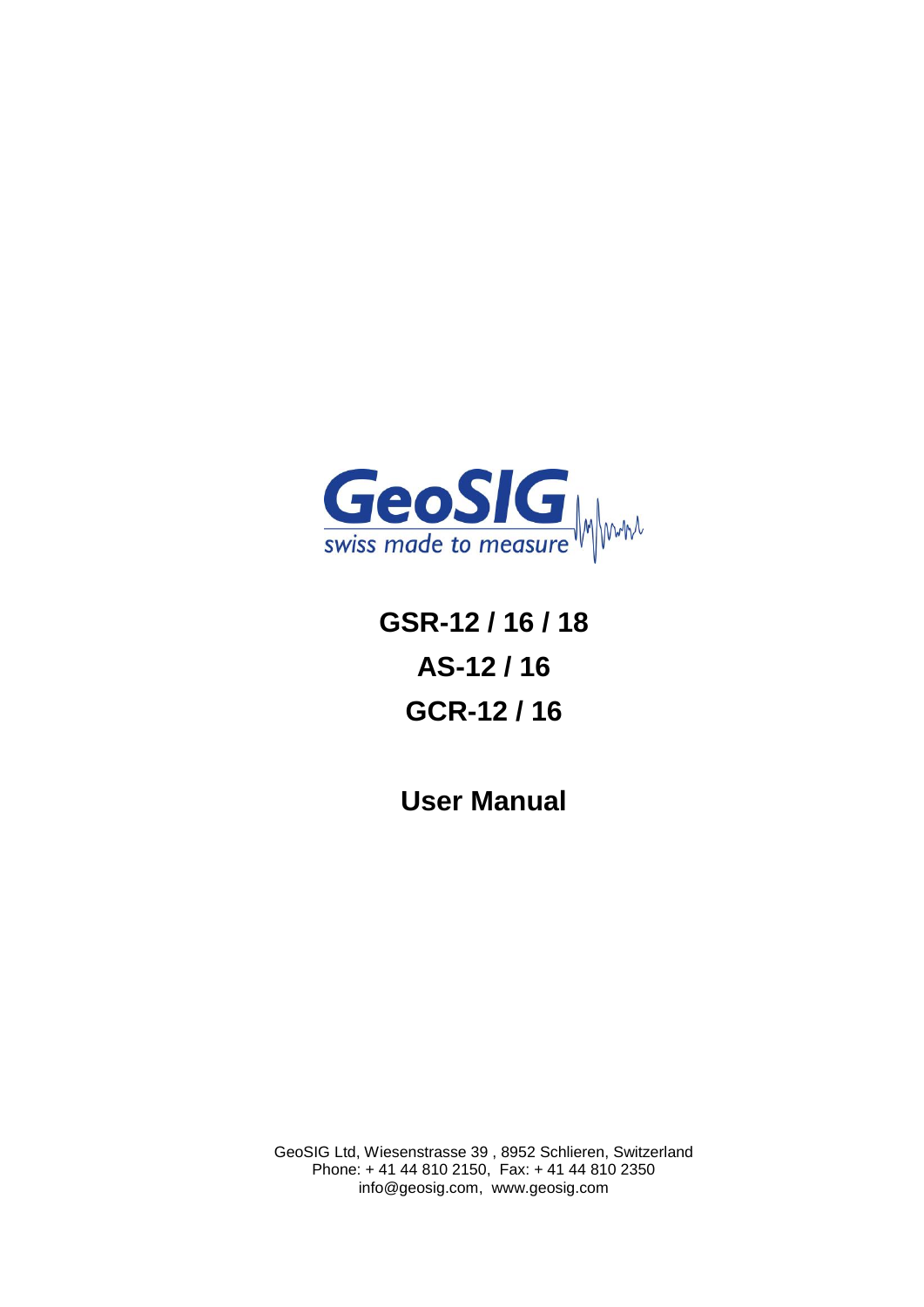# **Document Revision**

| Author         | Dr. Talhan Biro                                                             |
|----------------|-----------------------------------------------------------------------------|
| Checked        | Johannes Grob                                                               |
| Approved       | Christoph Kuendig                                                           |
|                |                                                                             |
| <b>Version</b> | <b>Action</b>                                                               |
| 17.12.97       | Format revision                                                             |
| 13.09.99       | Format revision                                                             |
| 18.07.2000     | Changes of name                                                             |
| 23.08.2000     | Added "Intensity Scale" (LG)                                                |
| 16.02.2001     | Added serial data out for GSR-18, V 02.02.xx                                |
| 16.07.2001     | Change of new software title                                                |
| 15.10.2001     | Changes for UL approval (LG):                                               |
|                | Added remark "AC powered GSR only" in sections containing fuse instructions |
|                | Changed battery type of main battery from 6.5 Ah to 7.2 Ah in section 2.1.5 |
|                | Added section 2.1.7 about external DC power supply                          |
|                | Changed pinout in appendix B for 15 VDC input (section 9)                   |
|                | Added section 4.2.2 about Connection of external DC power supply            |
|                | Added section 4.2.5 about Interconnection installation                      |
| 12.07.2002     | Changes made to AS-12/16 (JG)                                               |
| 18.03.2003     | Changes made to chapter 4.2.1 (LG)                                          |
| 16.04.2003     | 4.2.3 Requirements for the GSR foundation added (TB)                        |
| 18.06.2003     | Changes made to integrate GCR into GSR manual                               |
| 15.01.2004     | "Intensity scale" for GSR-18                                                |
| 08.04.2004     | Adjustments concerning the new communication programs (PC)                  |
| 12.05.2004     | Formula format of Signal Conditioning and Triggering corrected (TB)         |
| 10.06.2004     | Preliminary formatting and template change for update (TB)                  |
|                | GSR-18 trigger filters described (TB)                                       |
| 25.01.2005     | Revision of Active Charge LED (TB)                                          |
| 16.03.2005     | Changes concerning the new GSR-12 / 16 using GS_DBMN (PC)                   |
| 24.05.2005     | Revision of template and text flow (TB)                                     |
| 02.08.2005     | Additional explanation for Alarm Output (PC)                                |
| 07.11.2006     | Update of Interconnection referring to Appendix G (TB)                      |
| 11.03.2009     | Change of Address [STT]                                                     |
| 23.06.2014     | Change of Address and Logo                                                  |
| 16.06.2016     | Update of Warnings and Safety                                               |
| 14.09.2016     | Addition of "GeoSIG Cybersecurity Recommendations" section (VAG)            |

#### **Disclaimer**

GeoSIG Ltd reserves the right to change the information contained in this document without notice. While the information contained herein is assumed to be accurate, GeoSIG Ltd assumes no responsibility for any errors or omissions.

#### **Copyright Notice**

No part of this document may be reproduced without the prior written consent of GeoSIG Ltd. The software described in this document is furnished under a license and may only be used or copied in accordance with the terms of such a license.

#### **Trademark**

All brand and product names mentioned are trademarks or registered trademarks of their respective holders.

All rights reserved.

GeoSIG Ltd

**Switzerland**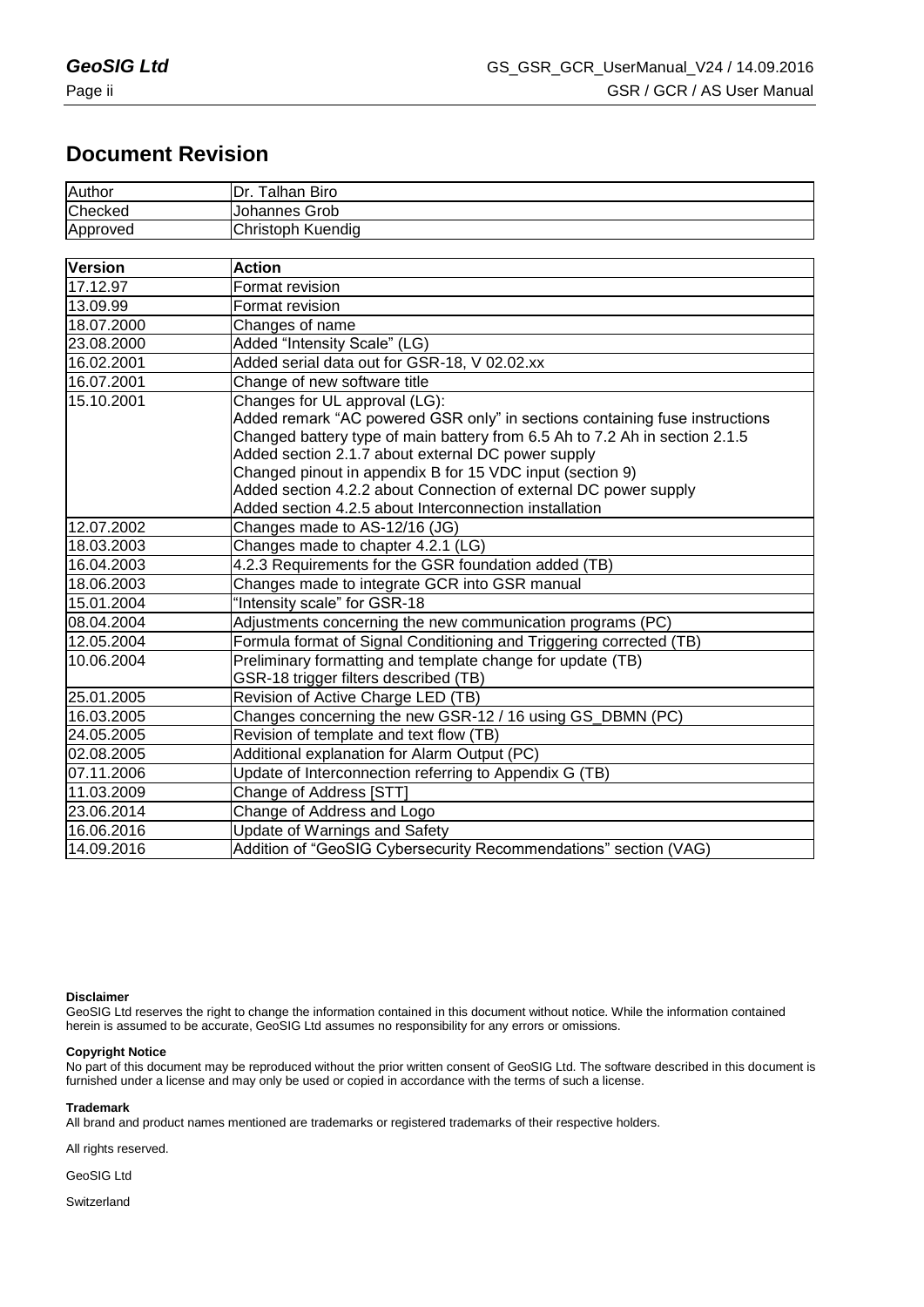# **Table of Contents**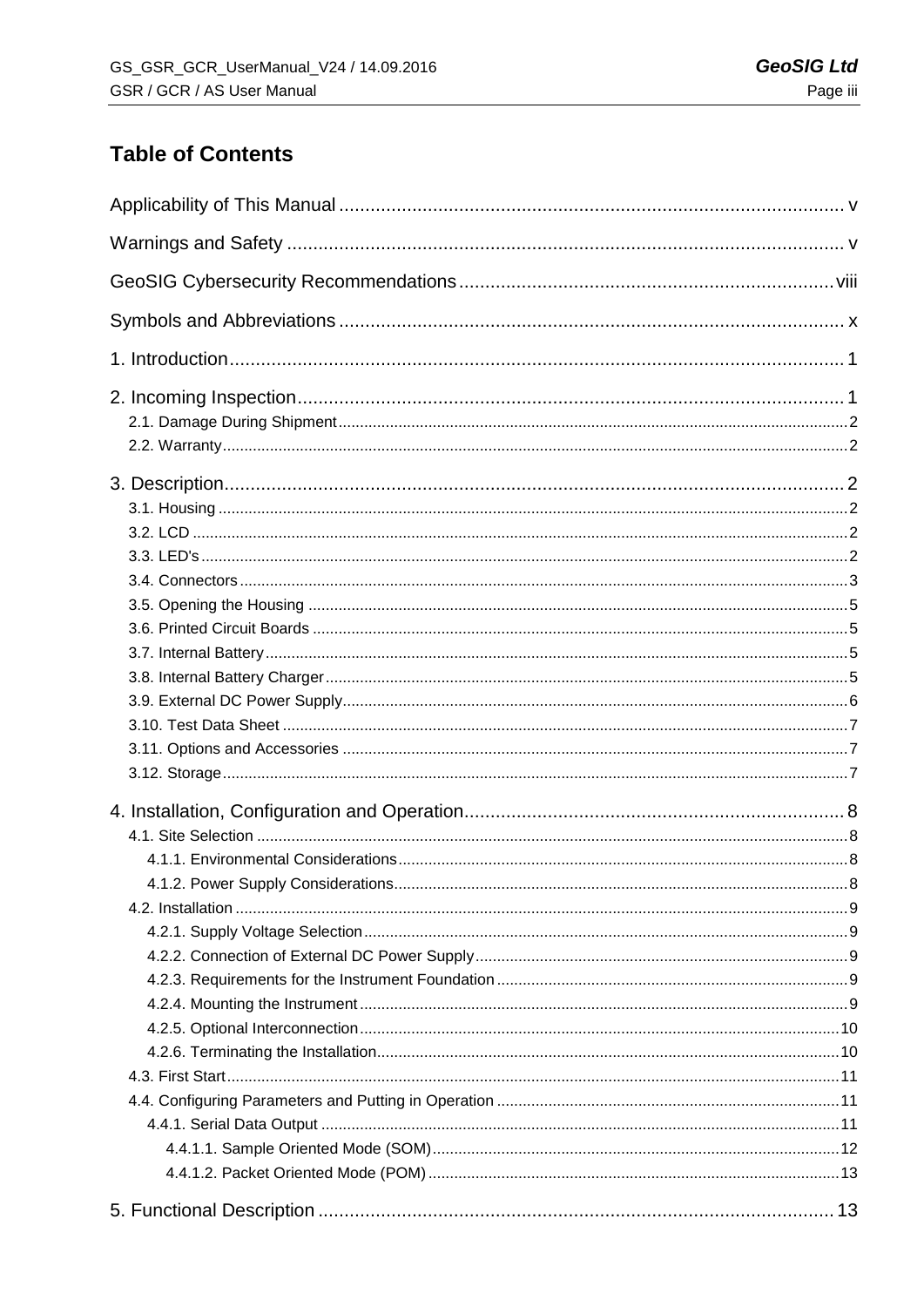| Page iv | GSR / GCR / AS User Manual |
|---------|----------------------------|
|         |                            |
|         |                            |
|         |                            |
|         |                            |
|         |                            |
|         |                            |
|         |                            |
|         |                            |
|         |                            |
|         |                            |
|         |                            |
|         |                            |
|         |                            |
|         |                            |
|         |                            |
|         |                            |
|         |                            |
|         |                            |
|         |                            |
|         |                            |
|         |                            |
|         |                            |
|         |                            |
|         |                            |
|         |                            |
|         |                            |
|         |                            |
|         |                            |
|         |                            |
|         |                            |
|         |                            |
|         |                            |
|         |                            |

# Appendices:

Appendix B. GSR / GCR / AS Connectors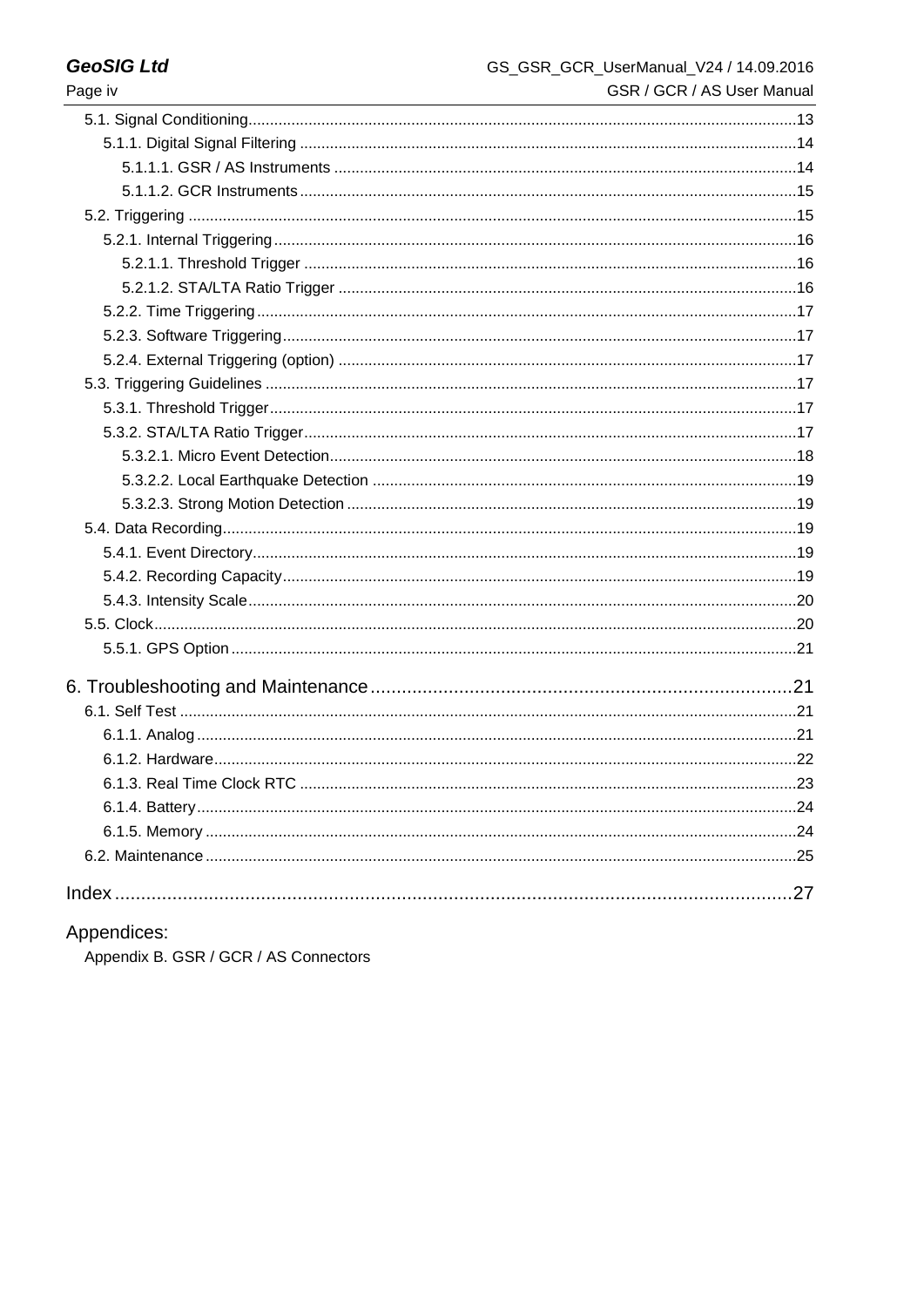# **Applicability of This Manual**

*This manual is applicable to the Firmware versions listed below:*

| <b>Firmware Version</b> | Remark           |
|-------------------------|------------------|
| V02.02.26 and up        |                  |
| V02.02.17 and up        | Only GSM support |
| V02.03.05               | Only GSM support |
| V02.04.09               | Only GSM support |
| V08.00.02               |                  |
| V08.01.02               |                  |
| V08.02.02               |                  |
| V08.03.02               |                  |

# **Warnings and Safety**

#### **a** *STATIC ELECTRICITY*

*The Instrument and if available, its sensor unit contain CMOS devices and when serviced, care must be taken to prevent damage due to static electricity. This is very important to ensure long term reliability of the unit.*

#### **d** *INSIDE THE INSTRUMENT (MAINTENANCE)*

*Under normal circumstances, there is no need to remove any of the printed circuit board covers inside the Instrument, except for battery maintenance/replacement.* 

*In any case, only trained personnel should remove these covers since power enters directly into the Instrument and can be dangerous. Moreover untrained access may lead to serious damage to the Instrument, as well as may void the warranty.*

*Especially the Lid cover should never be removed without first contacting to GeoSIG or your local representative.*

*Before removing any of the covers, always:*

- *1. Flip the main switch to "OFF"*
- *2. Disconnect power supply from the POWER connector*
- *3. Disconnect the main battery*
- *4. Make sure that the green Active Charge "AC" LED indicator is OFF*

#### **The Company's Service** *BATTERY LIFE*

*The Instrument is shipped with the batteries installed and connected, ready for use. If you do not install it immediately, you should disconnect the main battery. Do not forget to reconnect the battery when you install the Instrument; the red cable on "+", the black cable on "–" poles of the battery.*

*In order to prevent data loss, you should be aware of that when a memory card, memory module, back-up battery or main battery are in use, the batteries should be replaced before their expected life time expires.* 



*Any battery MUST be replaced by following its manufacturer's instructions regarding actual operation conditions AND latest by the end of below mentioned replacement intervals to prevent data loss and to avoid safety related issues:*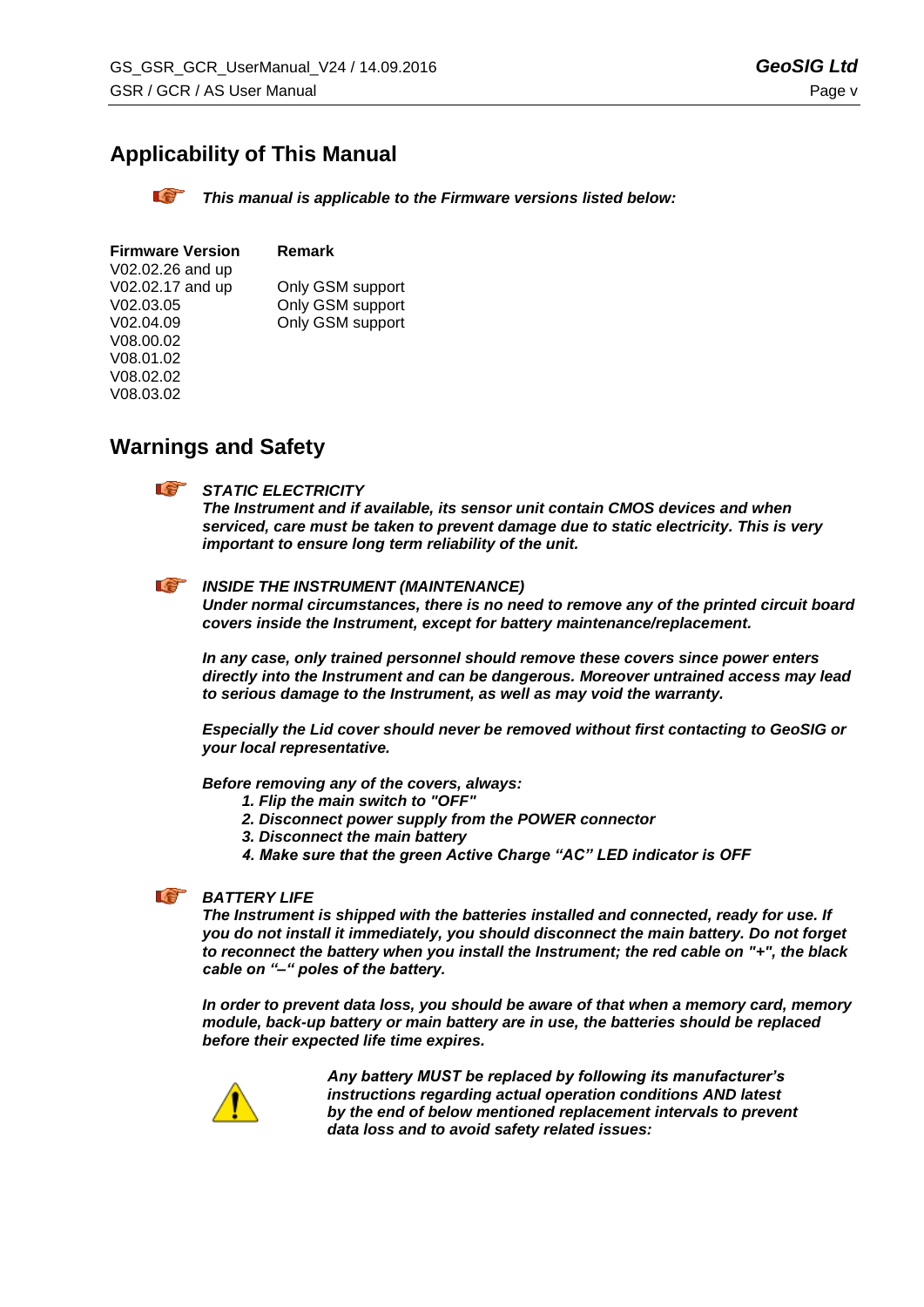| <b>Battery</b>                         | <b>Battery model</b>                | <b>Replacement interval</b>                     |
|----------------------------------------|-------------------------------------|-------------------------------------------------|
| <b>Main Battery</b><br>(Internal)      | FIAMM FG20721, 12V 7.2Ah            | 3 years from date of<br>production <sup>1</sup> |
|                                        | <b>Yuasa NP7-12, 12V 7Ah</b>        | 3 years from date of<br>production <sup>1</sup> |
|                                        | FIAMM 12FGHL34, 12V 9Ah (long life) | 8 years from date of<br>production <sup>1</sup> |
| <b>Button Backup</b><br><b>Battery</b> | Varta CR 1/2 AA SLF                 | 5 years from date of<br>production <sup>1</sup> |

<sup>1</sup> assuming operation at a steady 20°C or below.

*The lifetime of the main battery and back-up battery life can drastically change depending on operating conditions. Strong discharge of the main battery must be avoided. When the Instrument is not powered up, the back-up battery can provide power to the internal clock and to the memory module for a total duration of one year. During normal operation, power comes from the main battery and the back-up battery life is at least 5 years.*

#### **The Company of the Company** *BATTERY (MAINTENANCE) AND SAFETY*

*The instrument is usually shipped with an internal rechargeable battery (main battery) which is an optional accessory.* 

*In addition there is a non-rechargeable button battery (backup battery) on the circuit board of the instrument.*



*NEVER use any other battery than the ones supplied or approved in writing by GeoSIG.* 

*An external power module, which is an optional accessory, is also usually shipped with the instrument.* 



*NEVER use any other power module than the one supplied or approved in writing by GeoSIG.*

*Do not forget to connect the main battery when installing the instrument. The main battery is provided with a short cable that has a polarised connector to avoid any wrong connections. Please ensure that this connector is fully inserted and secured on the mating connector inside the instrument.*

*CAREFULLY observe the polarity,* 



*when replacing the main battery: RED cable = (+) plus terminal of the battery BLACK cable = (–) minus terminal of the battery*

*when replacing the button backup battery: (+) sign marked on the battery* 

*The expected lifetime of a battery can drastically change depending on operating conditions. Strong discharge of the battery and extreme temperatures must be avoided as per specific battery manufacturer's recommendations and guidelines.* 

*Lifetime and replacement intervals mentioned in this manual are based on a constant ambient temperature of 20°C or below. If this condition cannot be met the user must check with the documentation of the battery manufacturer for information about the battery lifetime at elevated temperatures.*

*When replacing the battery only newly manufactured batteries may be installed. The replacement interval specified above starts from the manufacturing date of the battery*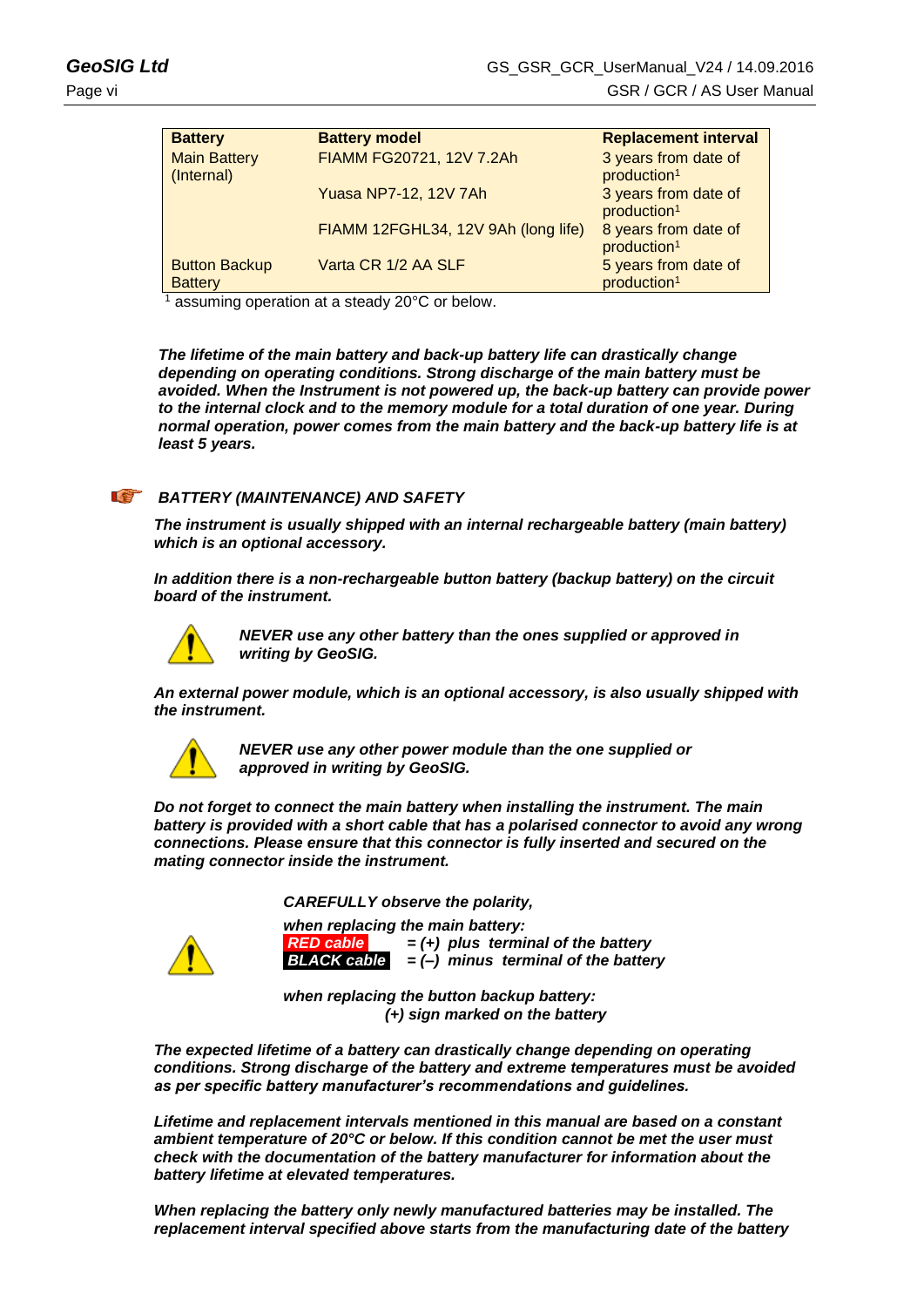*which is typically found printed on the battery itself. When replacing the battery it is the users' responsibility to update the "battery installation dates" parameter in the configuration.*

*For safety reasons the battery and operation conditions have to be annually checked to ensure that it is still within the manufacturer's recommended operational criterion.* 

*It is important that all necessary precautions about operating a battery, such as the ones installed in the instrument, is taken into consideration and the safety instructions are followed accordingly.* 

*The internal main battery (if installed) is a lead-acid type battery and is classified as "dangerous waste". The user is obliged to follow local laws and manufacturer's guidelines for safe use and correct disposal of any battery.*

*Lack of care or misuse of the battery as per battery manufacturer's recommendations can be hazardous, may damage your instrument and may even cause explosions. Please consult the battery manufacturer's website for the latest operating, maintenance and safety guidelines. Please contact GeoSIG in writing if the specific safety, operating, maintenance and disposal information for your battery type can't be found.*



*In case of using removable memory cards, in order to prevent data loss:*

- *- Never remove the memory card during operation*
- *- Do not expose the memory card to high temperatures*
- *- Do not expose the memory card to magnetic fields or potential static electricity discharges*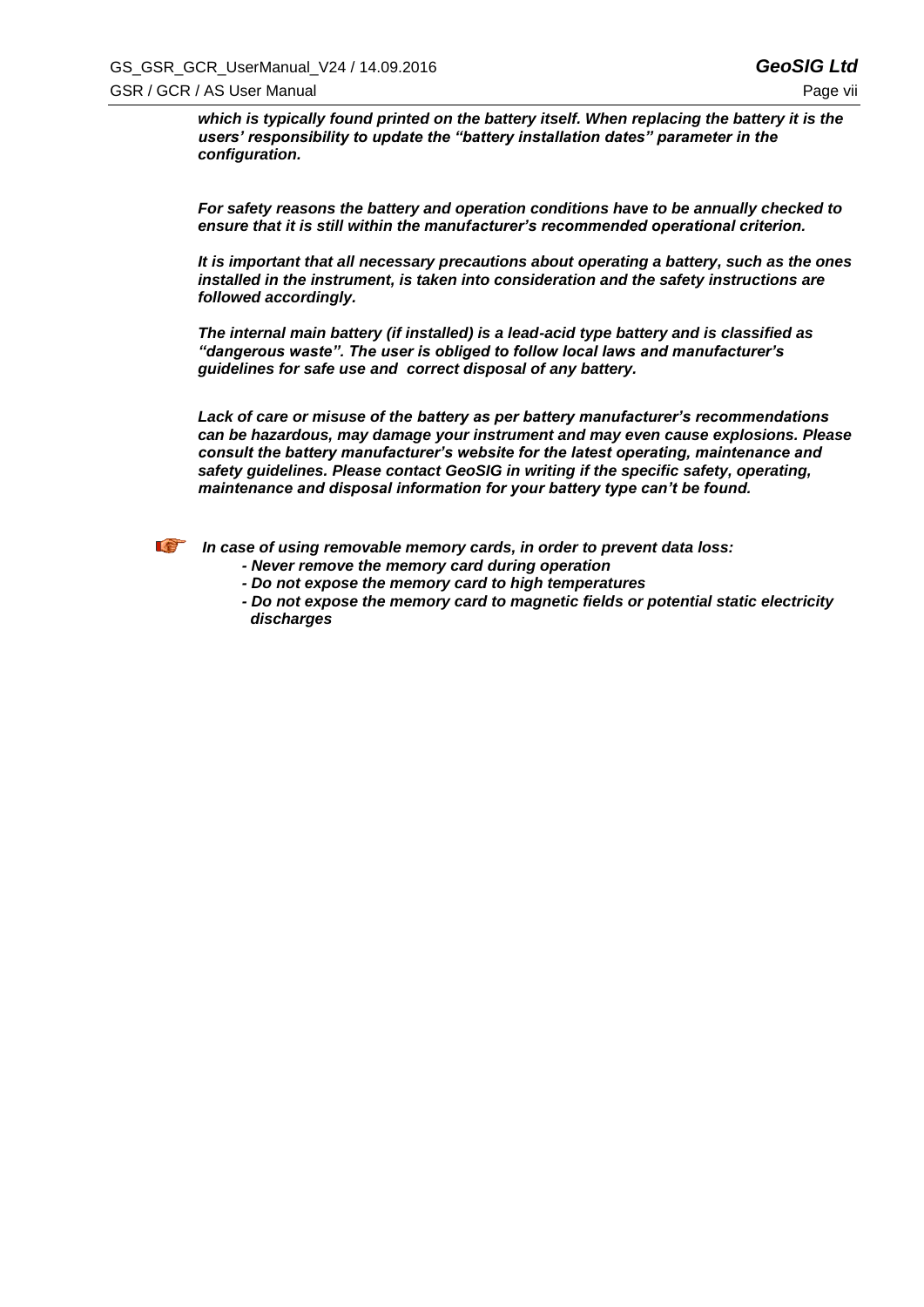# **GeoSIG Cybersecurity Recommendations**

GeoSIG instruments, as described in their documentation, have built-in security and safety features against unauthorised access or use. However, ultimately it is the user's responsibility to ensure the safe and secure usage of our instruments based on their actual implementation. No factory delivered solution can fit each and every possible scenario. The user is advised herein that once you connect a device to a network, you are also connecting that network to that device. It is the responsibility of the user to take appropriate precautions so that all devices should be adequately hardened, such as with individual strong passwords, and should have their traffic monitored and managed via appropriate security features, such as firewalls. Also, non-critical devices should be segmented away from networks that contain sensitive information.

Compliance with a well-defined security procedure helps protect not only an individual device, but also other devices connected through the network. Such procedure would be intended to prevent exploitation of an individual device's resources by unauthorized individuals, including the use of such device to attack other systems on the network or the Internet.

The following recommendations can be considered in establishing such a security procedure:

#### **1. Physical access restriction**

All devices must be restricted from unauthorised physical access and a well-defined physical access procedure shall be utilised.

#### **2. No Unattended Console Sessions**

Except for the devices which are physically secured, no unattended console sessions shall be left running.

#### **3. No Unattended Network Sessions**

No unattended user interface sessions shall be left running towards any device accessed through its network interface.

#### **4. Use of a Firewall**

For a network that has any connection to the outside world, a hardware firewall must be running and configured to block all inbound traffic that is not explicitly required for the intended use of the network and the connected devices. The user can also consider limiting outbound traffic.

#### *Any communication ports that are required for the operation must be protected.*

#### **5. No Unnecessary Services or Ports**

If a service or port is not necessary for the intended purpose or operation of the device, that service must not be running and the port must be closed. (e.g. if seedlink server is running, but not used, turn it off)

#### **6. Use of authentication**

Network and console device access must require authentication by means of strong and individualised passwords per device (no passe-partout passwords).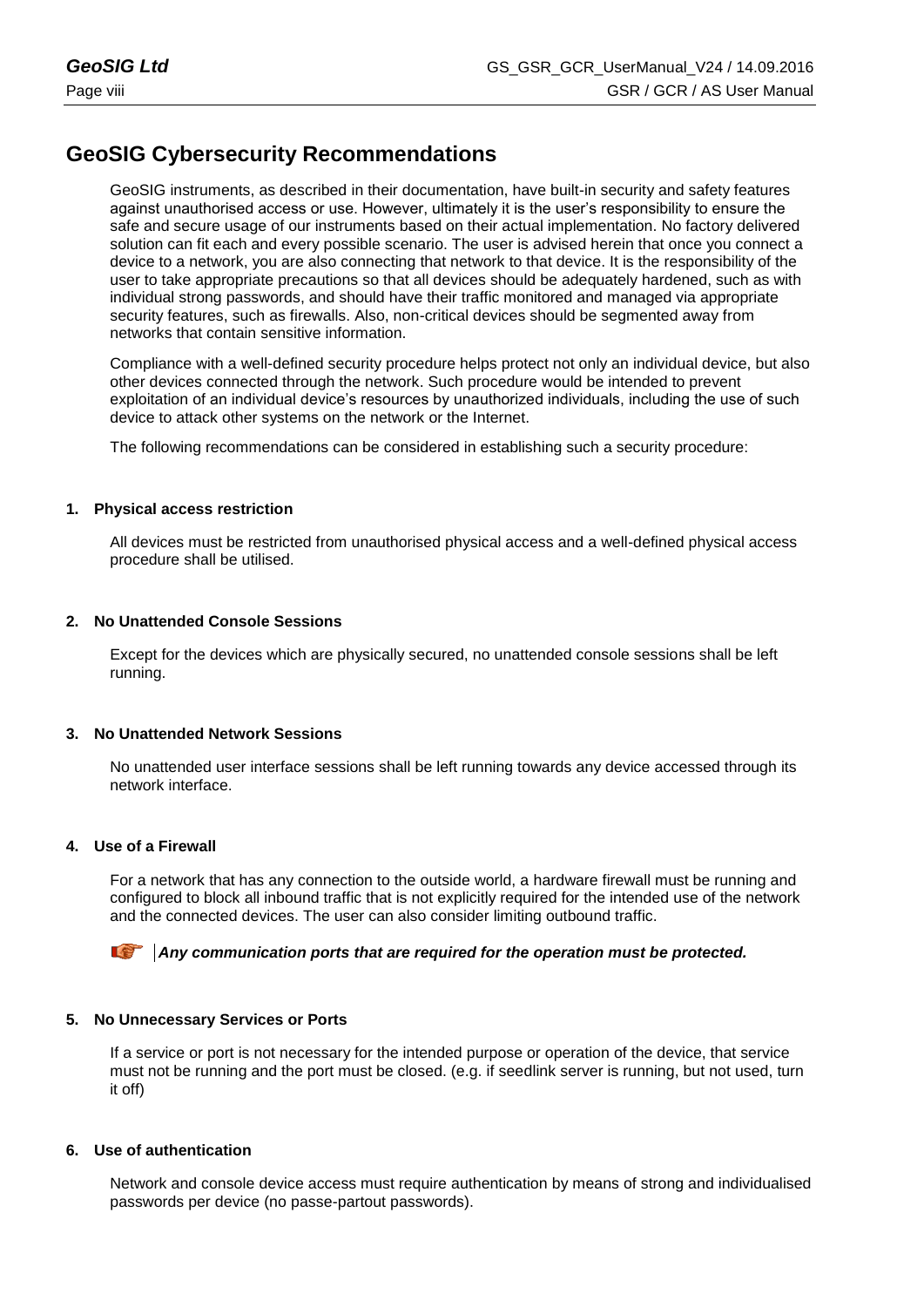Wireless access must require strong encryption to associate (such as WPA2), or some other strong mechanism to keep casual users near the access point from using it to get full access to the network. WEP or MAC address restrictions do not meet this requirement.

#### **7. Password complexity and security**

When passwords are used, they must meet the specifications similar to below:



*All default passwords must be changed at time of initial access or latest at deployment into service.*

Passwords MUST:

contain eight characters or more

contain characters from AT LEAST two of the following three character classes:

```
Alphabetic (e.g., a-z, A-Z)
Numeric (i.e. 0-9)
Punctuation and other characters (e.g., \left[0, \frac{4}{3} \times 3 \times (1, -1) \times 7, \ldots \right])
```
#### **8. Privileged Accounts**

Privileged and super-user accounts (Administrator, root, etc.) must not be used for non-administrator activities. A secure mechanism to escalate privileges with a standard account is acceptable to meet this requirement. Network services must run under accounts assigned the minimum necessary privileges.

#### **9. No Unencrypted Authentication**

All network-based authentication must be strongly encrypted. In particular, insecure services such as Telnet, FTP, SNMP, POP, and IMAP must not be used or must be replaced by their encrypted equivalents.

#### **10. Software / Firmware updates**

Networked devices must only run software/firmware that are updated according to supplier's guidelines. A periodical check of any available updates from the supplier must be sought.

**Please contact GeoSIG Ltd if you require any further advice or clarification.**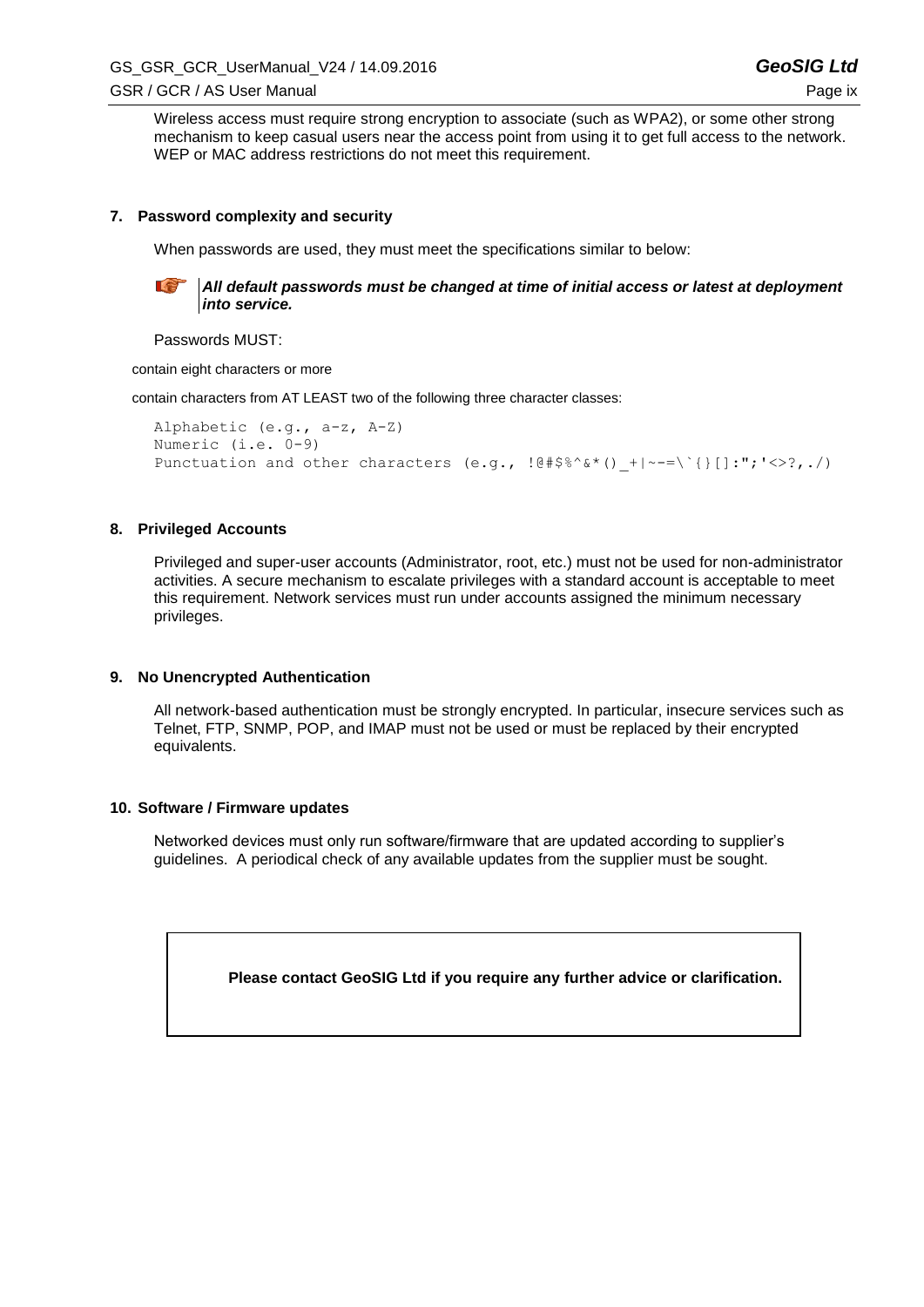# **Symbols and Abbreviations**

| Instrument               | GSR-12/16/18 or GCR-12/16 or AS-12/16                              |
|--------------------------|--------------------------------------------------------------------|
| <b>GSR</b>               | GSR-12/16/18                                                       |
| <b>GCR</b>               | GCR-12/16                                                          |
| AS.                      | AS-12/16                                                           |
| <b>CMOS</b>              | Complementary Metal Oxide Semiconductor                            |
| <b>SRAM</b>              | <b>Static Random Access Memory</b>                                 |
| <b>EEPROM</b>            | Electrically Erasable Programmable Read-Only Memory                |
| PC Card                  | Personal Computer Memory Card International Association (PCMCIA)   |
| CF Memory Card           | CompactFlash Memory Card                                           |
| <b>VDC</b>               | DC Voltage                                                         |
| <b>VAC</b>               | <b>AC Voltage</b>                                                  |
| <b>STA</b>               | Short Term Average                                                 |
| LTA.                     | Long Term Average                                                  |
| PC                       | IBM <sup>®</sup> compatible Personal Computer                      |
| <b>SPS</b>               | Samples Per Second                                                 |
| AC                       | <b>Active Charge</b>                                               |
| SOM                      | <b>Sample Oriented Serial Output Data Mode</b>                     |
| <b>POM</b>               | Packet Oriented Serial Output Data Mode                            |
| <b>SEISLOG</b>           | Please see http://www.geo.uib.no/Seismologi/software/software.html |
| <b>SEISAN</b>            | Please see http://www.geo.uib.no/Seismologi/software/software.html |
| FS                       | The full-scale input range of the instrument                       |
| DV                       | <b>Digital Values</b>                                              |
| <b>AIV</b>               | Analog Input Voltages                                              |
| Vpp                      | Volts peak to peak                                                 |
| <b>dB</b> <sub>RMS</sub> | Root Mean Square Decibels                                          |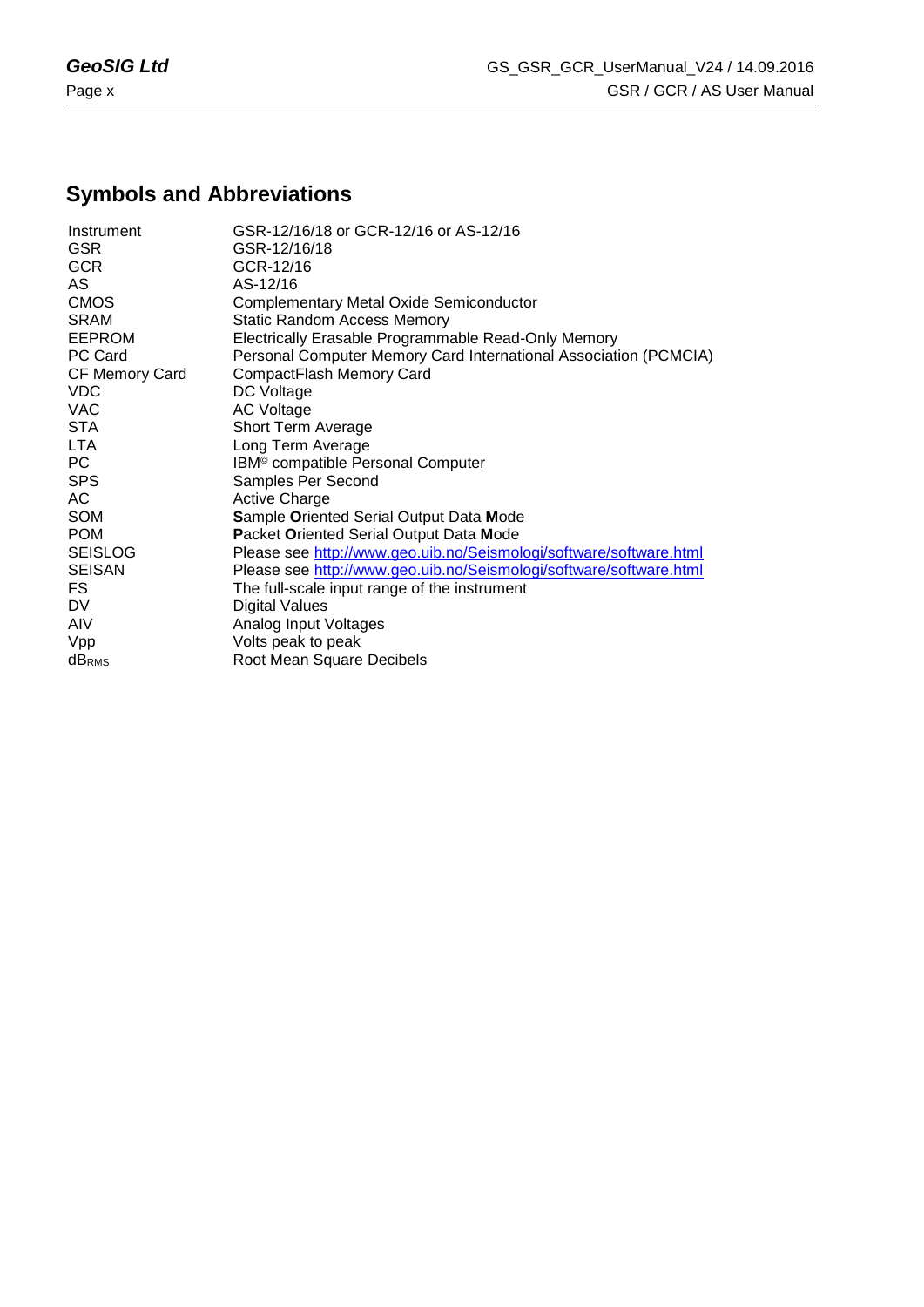# **1. Introduction**

*Dear Valued GeoSIG Customer, thank you for purchasing this product.*

*These Instruments have been optimised to meet the requirements of the majority of customers out of the box and may have even be delivered tailored to your needs. In any case, to be able*  to get the most out of our product, please carefully study this manual, its appendices and *referenced manuals, as well as any other documents delivered with it.*

*This is a reliable and easy to use device, and at the same time a sophisticated product, which requires care, attention and know-how in configuring, installing, operating and maintenance.*

The GCR-12/16 and GSR-12/16/18 are 12, 16 or 18 Bit seismic data acquisition systems. The AS-12/16 is a 12 or 16 Bit seismic switch with the same specifications as the GSR or GCR instruments with alarm trigger output but without recording facility. All these devices will be referred to as "Instrument" in this operation manual unless needed to be specific.

Several types of internally or externally mounted sensors can be used with the Instrument, like seismometers, geophones, accelerometers or other sensors with single-ended or differential outputs.

The GSR and GCR store the event data in CMOS SRAM, which is power maintained by internal and/or external batteries or in removable Memory Cards (Flash EEPROM/SRAM, CF Memory Card / PC Card). Recorded data include the sensor data, clock/timing information and instrument configuration information.

Frequency response depends on the low-pass filter chosen. For all except GCR the frequency response is 40% of the sample rate, whereas the sample rates are 100, 200, and 250 SPS.

During normal operation the Instrument continuously amplifies, filters and converts sensor inputs to 12, 16 or 18 Bit digital form and passes these to a pre-event memory. GCR has a permanent (continuous) recording facility, whereas in GSR and AS, when the specified triggering criteria have been met, the Instrument either begins recording the data from the pre-event memory and/or issues an alarm / alarm trigger. In case of recording, by selecting an appropriate length of the pre-event memory, you can ensure that the entire event, including the first arrival, will be recorded.

Trigger algorithms include STA/LTA ratio triggering and level triggering. The STA/LTA ratio trigger computes the short term and long term signal averages fifty times per second (every 0.02 seconds). When the STA exceeds a pre-selected multiple of the LTA, the Instrument begins recording data. The level trigger continuously compares the incoming signal to a selected threshold and triggers when its value exceeds the threshold.

The Instrument is typically configured by connecting to a PC (both desktop and laptop models) with an RS-232 communications port. Besides configuration, this connection facilitates data acquisition and performing a complete system test from the sensor to the data storage memory, via the menu driven software **GeoDAS**.

Configuration, data acquisition or system tests of an Instrument at a remote site may also be accomplished through the use of modems or other telecommunication methods. Utilisation of a laptop PC further yields the capability to perform these tasks at the site.

*GeoSIG continuously improves and enhances capabilities of all products. There may be several other connectivity, hardware or software options for the Instrument, which are not covered in this manual. Refer to separate documentation from GeoSIG about available options.*

# **2. Incoming Inspection**

All Instruments are carefully inspected both electrically and mechanically before they leave the factory. Please check if all received items correspond with the packing list and your order confirmation. In case of discrepancy please contact GeoSIG or your local representative immediately.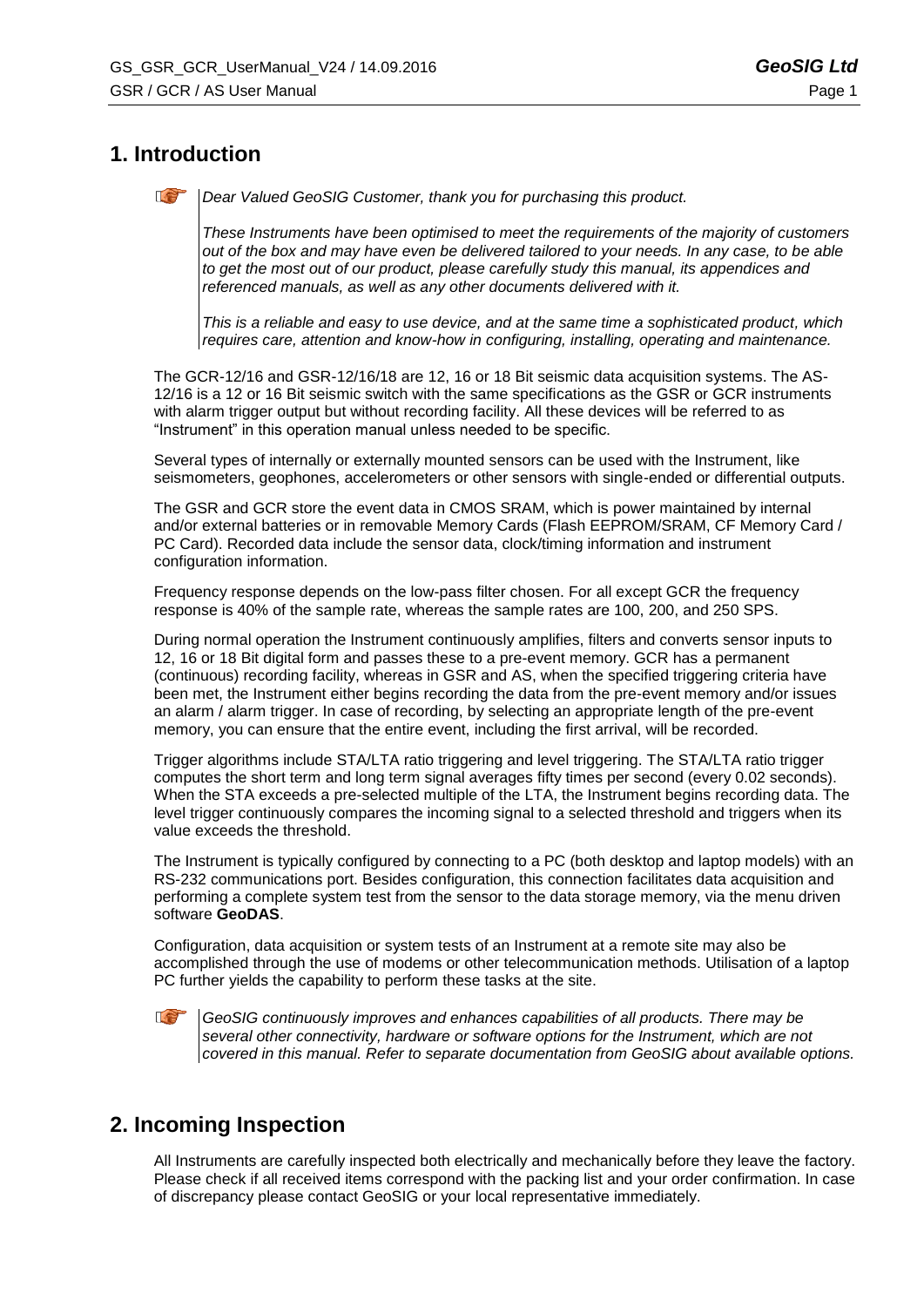# **2.1. Damage During Shipment**

If requested at the time of order, all instruments can be insured prior to shipment. If you receive a damaged shipment and shipping insurance was previously arranged you should:

- Report the damage to your shipper immediately
- Inform GeoSIG or your local representative immediately
- Keep all packaging and shipping documents



**A** *Insurance claims may be void if the above procedure is not followed.* 

## **2.2. Warranty**

GeoSIG Ltd. (hereafter GeoSIG) warrants hardware and software products against defects in materials, workmanship and design for the defined period in the relevant contract or offer, starting from date of shipment and 5 years parts and maintenance support commitment. If GeoSIG receives notice of such defects during the warranty period, GeoSIG shall at its option either repair (at factory) or replace free of charge hardware and software products that prove to be defective. If GeoSIG is unable, within a reasonable time to repair or replace any instrument to a condition as warranted, buyer shall be entitled to a refund of the purchase price upon return of the instrument to GeoSIG. 50 % of freight charges on shipments of warranty repairs or replacements will be borne by GeoSIG (normally one way freight).

#### **Limitation of Warranty:**

The foregoing guarantee shall not apply to defects resulting from:

- Improper or inadequate maintenance by buyer
- Buyer supplied software or interfacing
- Unauthorised modification or misuse
- Operation and storage outside of the environmental specifications of the instrument
- or
- Improper preparation and maintenance of site.

# **3. Description**

# **3.1. Housing**

The Instrument is housed in a weather-resistant, IP 65, cast aluminium housing with a hinged lid. Information regarding the Instrument's date of manufacture, serial number, etc. is contained on the ID label on the outside of the housing.

# **3.2. LCD**

The alphanumeric display provides detailed information about the Instrument status, incoming signal, date and time and warning/error messages. The information to be displayed is user programmable and can be set via GeoDAS (see the GeoDAS manual).

# **3.3. LED's**

#### **AC** (**A**ctive **C**harge)

This green LED indicates that the recorder is in state of **A**ctive **C**harge to charge the battery. The following 3 LED's flash after switching on the Instrument.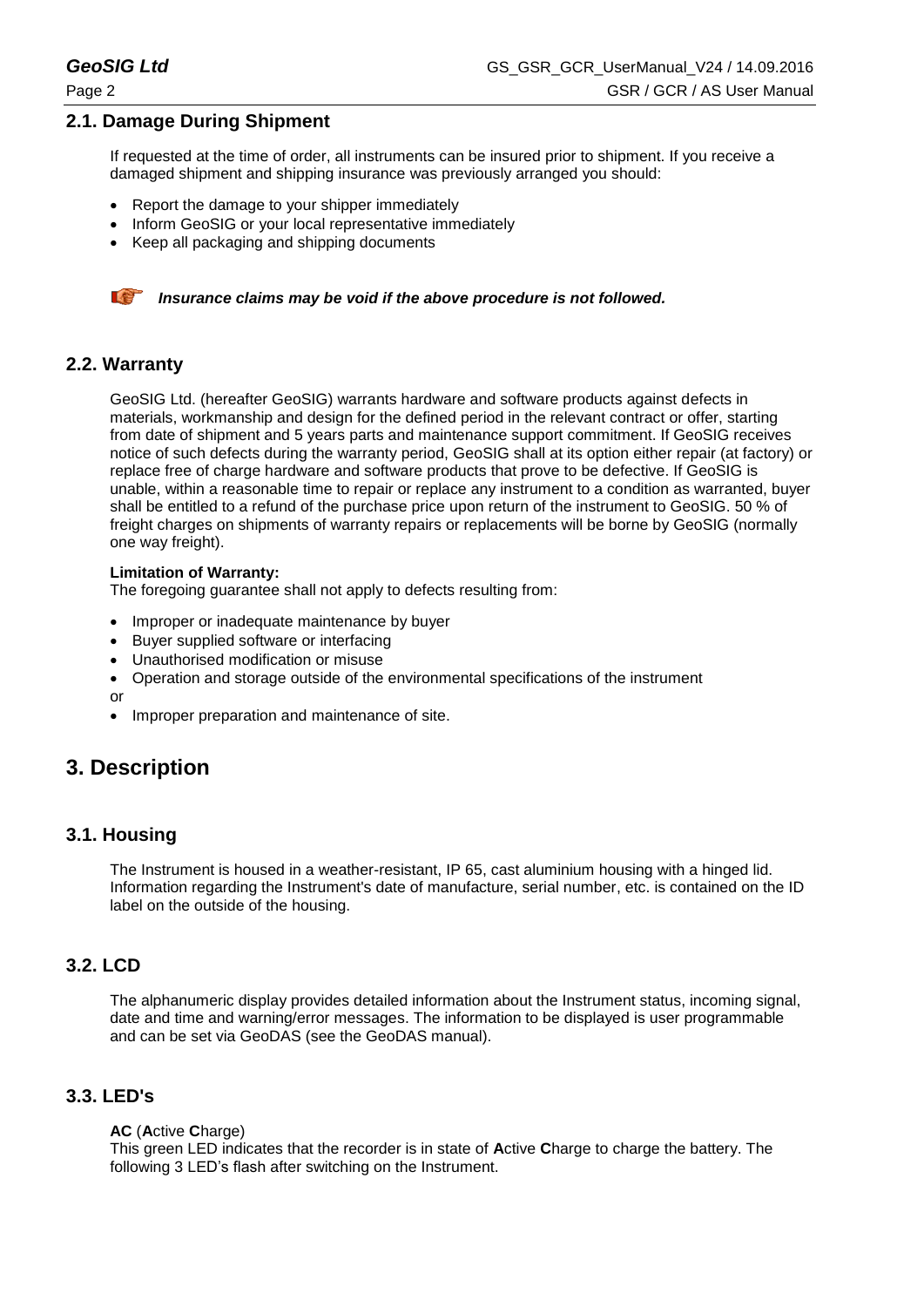

Figure 1. Standard Instrument, top view

#### <span id="page-12-1"></span>**Run**

This green LED flashes to indicate that the instrument is running.

#### **Event**

This yellow LED is illuminated during recording an event. After recording, the LED indicates the presence of one or more recorded events by flashing.

### **Error**

The red LED flashes if an error or a warning has occurred (e.g. full memory, bad sensor, low battery, etc.).

# **3.4. Connectors**

The Instrument has typically five connectors and a screw (when fully equipped), which are arranged in a row on the front of the housing, as shown on [Figure 2.](#page-12-0) These are labelled, from left to right: SENSOR, RS-232, INTERCON, OPTION, POWER and  $\bigcirc$  (see Appendix B for connector pin-outs).



Figure 2. Standard Instrument, front view

<span id="page-12-0"></span>Some of these connectors are optional and may not exist on every Instrument due to customer requirements. Some connectors support several optional hardware, which are illustrated in [Figure 3.](#page-13-0)

**R** *Optional connections may require third party devices and/or services, which may not typically be provided by GeoSIG.*

The standard function of each connector is as follows:

#### **SENSOR (Optional)**

The SENSOR connector is a 7 or 12 pin connector, which is used to connect external sensor(s) to the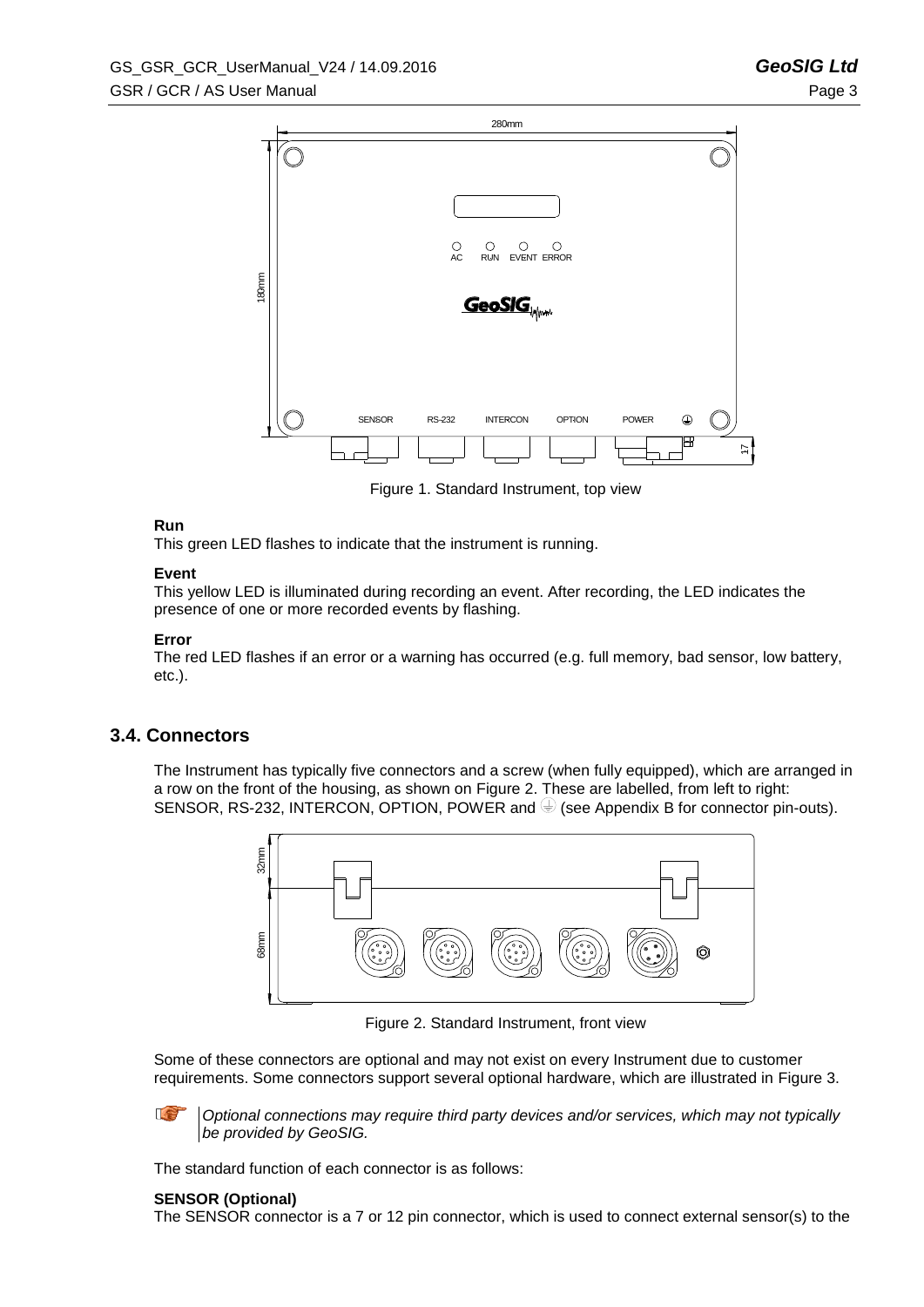Instrument. It carries the output signals from the sensor(s) and the test signals from the Instrument. The SENSOR connector provides +12 VDC power to the sensor(s). Different types of sensors with following sensor voltage output ranges are supported:

- GCR 12 / 16 recorders: 2.5 VDC ± 2.5 VDC
- AS-12 / 16 and GSR-12 / 16 / 18 recorders: standard:  $0 \pm 10$  VDC (20 Vpp) or  $0 \pm 2.5$  VDC (5 Vpp) differential optional:  $0 \pm 5$  VDC (10 Vpp) differential  $0 \pm 20$  VDC (40 Vpp) differential

### **RS-232**

This connector is typically for attaching a PC to the Instrument for configuring operating parameters, retrieving data or performing system tests. Maximum data rate is 115'200 Baud.

### **INTERCON (Optional)**

This connector allows the Instrument to be interconnected to a recording array. Different types of interconnections may be realised, please refer to separate documentation from GeoSIG.

### **OPTION (Optional)**

Two options are supported by the option connector:

- The alarm option gives two different output signals (relay contacts) to activate alarm indicators such as buzzer or flashlights.
- The connector is also used to connect an external time source such as GPS to the Instrument. The signal of this external source can be either a pulse or an RS-232 level signal.



Figure 3. Connectivity Options

## <span id="page-13-0"></span>**POWER**

Through this four-pin connector the internal battery charger is supplied with 115/230 VAC power. Alternatively, external batteries for powering the Instrument may be connected here (with DC Input Option).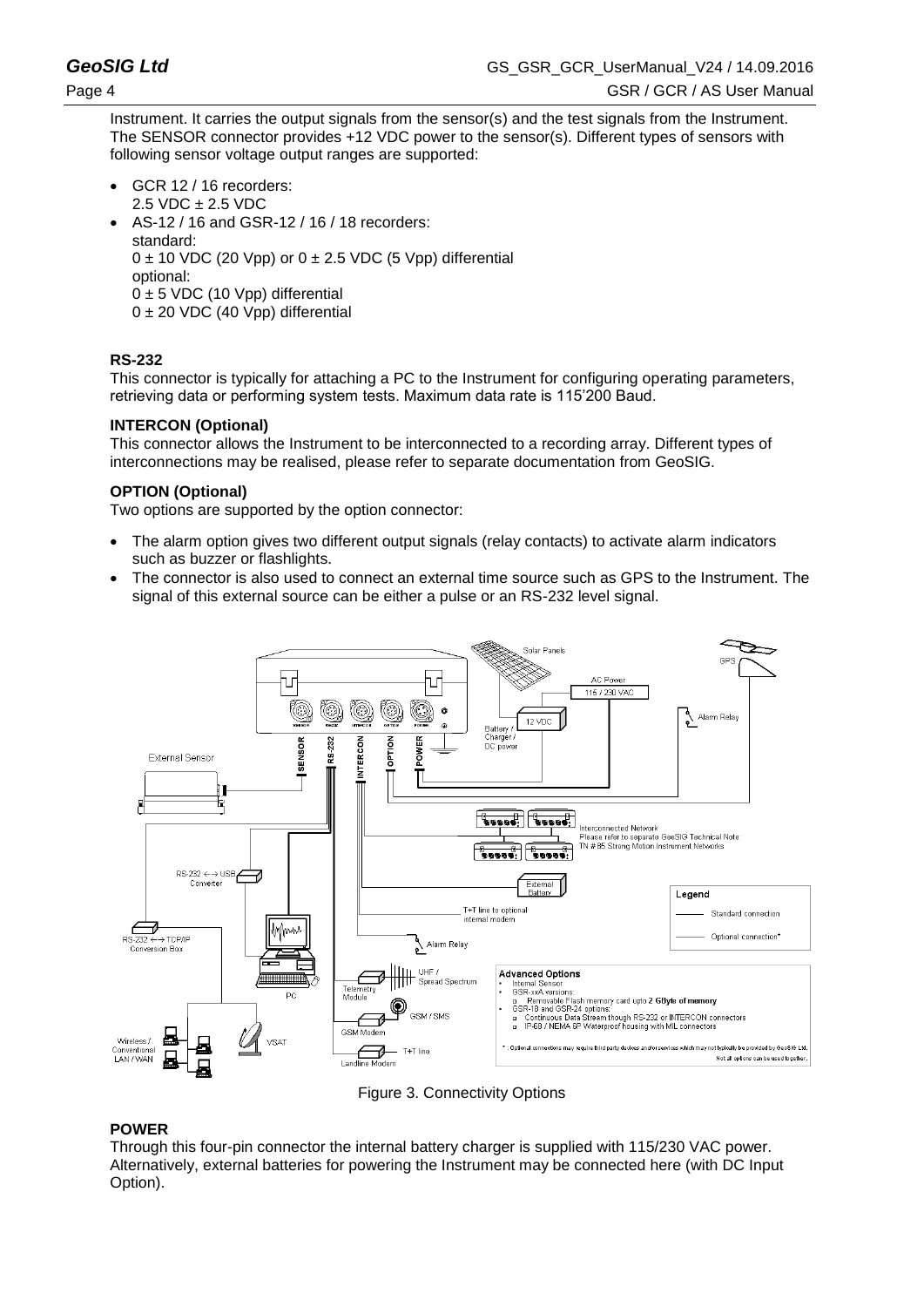#### **(Earthing Screw) (Optional)**

This is a screw to be used for proper grounding of the Instrument. When used, it has to be securely connected to a reliable Earthing.

## <span id="page-14-0"></span>**3.5. Opening the Housing**

To open the Instrument housing, loosen all 4 screws located at the corners (Please see [Figure 1\)](#page-12-1). When all 4 screws are loosened enough, the housing can be opened from its backside. This provides access to the inside of the Instrument, which is divided into two interconnected sections, Base and Lid, holding the Instrument components under protective covers (Please see [Figure 4\)](#page-15-0).

The main ON / OFF switch is placed next to the flat interconnection cable between the Base and the Lid.

To get access to the components, remove all screws of the relevant protective cover.

**a** *Under normal circumstances, there is no need to remove any of the printed circuit board covers inside the Instrument, except for battery maintenance/replacement.* 

*In any case, only trained personnel should remove these covers since power enters directly into the Instrument and can be dangerous. Moreover untrained access may lead to serious damage to the Instrument, as well as may void the warranty.*

*Especially the Lid cover should never be removed without first contacting to GeoSIG or your local representative.*

*Before removing any of the covers, always:*

- *1. Flip the main switch to "OFF"*
- *2. Disconnect power supply from the POWER connector*
- *3. Disconnect the main battery*
- *4. Make sure that the green Active Charge "AC" LED indicator is off*

### **3.6. Printed Circuit Boards**

The Mainboard is mounted in the Lid under the protective cover and holds the anti-aliasing filter circuitry, the A/D converter and the micro controller part with real time clock, memory etc. A second circuit board may be mounted onto the main board. This option board holds the optional removable memory card.

A separate circuit board is mounted to the front inside of the Base, which terminates the external connectors, contains the connection for the internal sensor if available and the input protection circuits.

## **3.7. Internal Battery**

The Instrument housing contains typically one 12 VDC, 7.2 Ah rechargeable sealed lead-acid battery. The battery pack provides approximately 2 days of autonomy under normal operating conditions. Additional battery capacity may be added externally (for further information, please contact GeoSIG or your local representative).

#### **3.8. Internal Battery Charger**



The built-in battery charger will keep the internal battery pack charged to an optimum level without the risk of overcharging. The charger has sufficient capacity to recharge depleted batteries while the Instrument is operating. The charger is powered by 230 VAC as standard and unless ordered different by the customer. It can be powered by 115 VAC upon request (for further information, please contact GeoSIG or your local representative).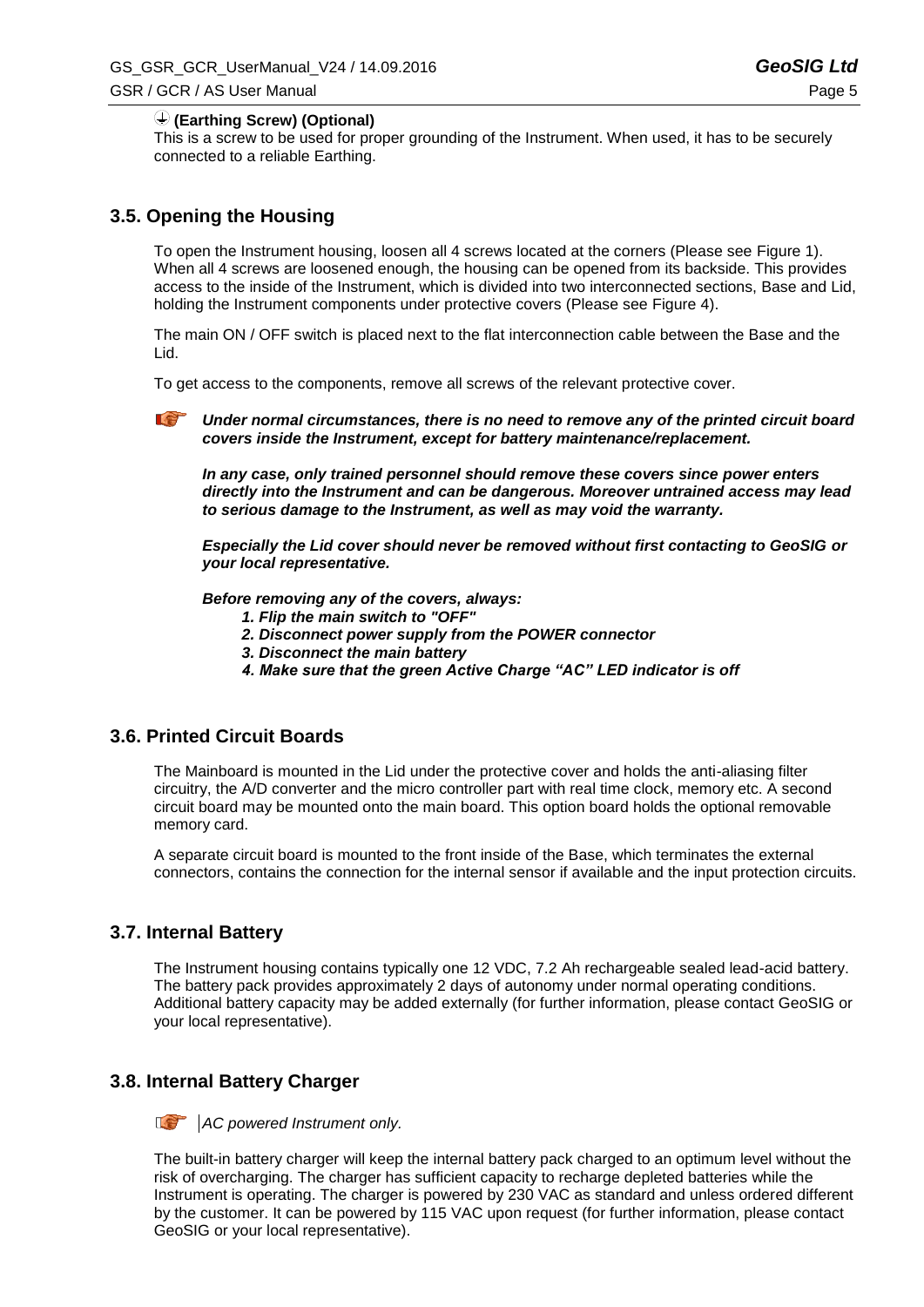



<span id="page-15-0"></span>

*The battery charger is just a charger. It is not a battery eliminator. DO NOT operate the unit with only the charger attached. A battery must be connected.*

**a** *For an external battery an external charger has to be used. Select therefore a charger with appropriate charging characteristics for the used battery.*

# **3.9. External DC Power Supply**

*a DC powered Instrument only.*

In case of DC powered Instruments, an external 15 VDC power supply is connected to the POWER connector. Please see Appendix B for detailed pinout documentation. The utilised external DC power supply has to be capable of delivering 200 mA or more at 15 VDC. The ripple of this DC power supply must not exceed 100 mV p-p at 200 mA.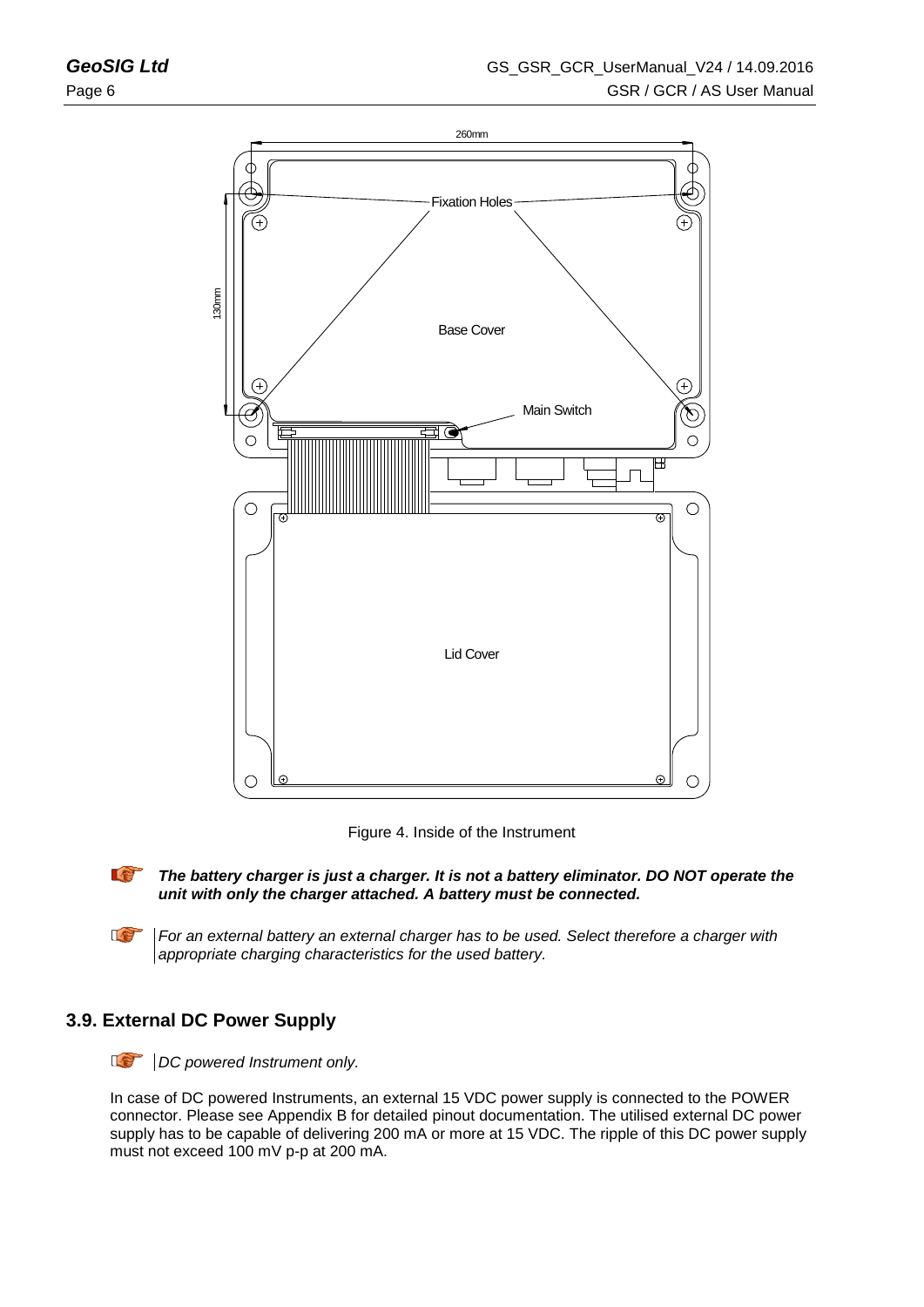### **3.10. Test Data Sheet**

A test data sheet issued with the Instrument exactly characterises input filter performance and other parameters measured during production test. Consult GeoSIG or your local representative for this sheet if you wish to have precise specification of a particular instrument.

## **3.11. Options and Accessories**

The following optional equipment is available for the Instrument:

#### **Modem**

External or internal modem. This option enables remote control/operation of the Instrument via telephone line. On request the modem can be made capable of "Calling on Event". This means, as soon an event triggers the Instrument, the modem automatically calls a pre-set telephone number and transmits the recorded event (optional).

#### **GSM Modem**

The GSR-18 is also available with an external GSM modem. With this modem GSR-18 can send out parametric information of the triggering events in the form of SMS messages.

#### **GPS**

The GPS option is a satellite navigation receiver attached to the Instrument. This unit gives the exact information about time and position of the instrument. Full details are provided with the GPS option. Please refer to section [5.5](#page-29-0) for more information on GPS and internal clock.

#### **Alarm Output**

This option generates two alarm signals (for two threshold levels) in a way similar to that of the recording trigger, thus allowing the personnel in charge to be informed immediately on the severity of a strong event. The outputs are 2 relay contacts; either normally open (NO) or normally closed (NC) (to be specified at order). The maximum voltage to be controlled by the relays is 24 VDC at a maximum current of 100 mA.

#### **Memory upgrade**

The internal memory module can be expanded up to 2 Mbytes on GCR-12 / 16 and up to 128 Mbytes on GSR-12 / 16 / 18. No memory is implemented in AS-12 / 16, thus no upgrade is possible.

#### **Removable Memory Card**

GSR instruments have a special "A" version. These instruments have a built-in interface for using ATA Compact Flash Memory Cards (JEIDA/PCMCIA) up to 2 Gbytes.

#### **DC Charger**

The DC charger enables the user to charge the system off a single 12 VDC source. This is useful if it is necessary to charge the system by a single 12 VDC external battery.

## **3.12. Storage**

When not in use, the Instrument should be stored at normal room temperature in a dry location. This will help to maximise the battery lifetime. If the instrument (recorder) is stored for more than a few weeks, the Instrument should be attached to VAC power for 24 hours to top off the battery charge. In this case you should remove all data records from the memory. Note that the real time clock continues operation even when the main switch is in the OFF position. Therefore, unless the clock is turned off by disconnecting the main battery cable, the Instrument will require occasional recharging. Recharging for 24 hours every 2 months is recommended.

In the event of a battery failure, the memory and the real time clock are maintained by a lithium battery.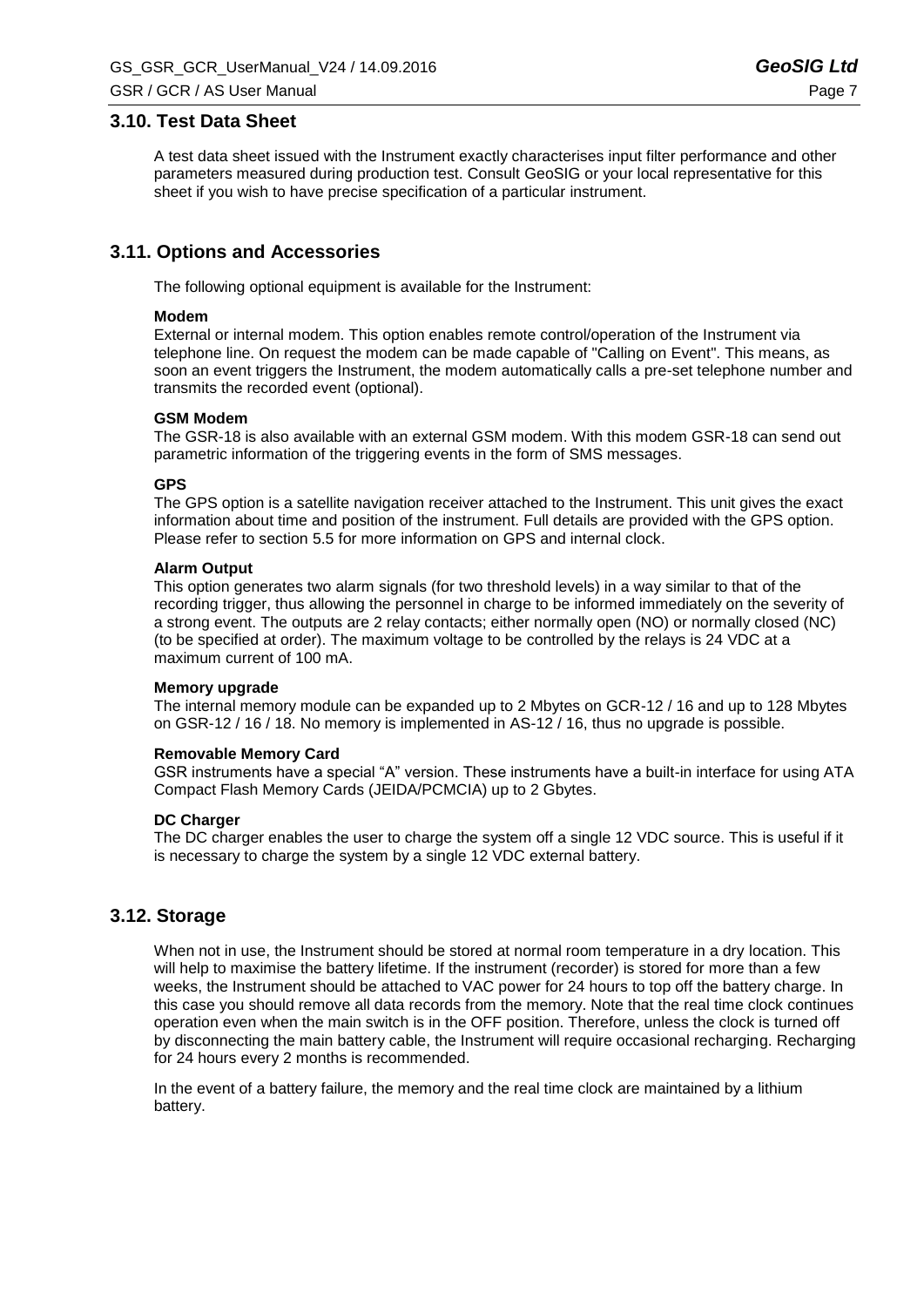# <span id="page-17-0"></span>**4. Installation, Configuration and Operation**

This section lists the procedures involved in installation, configuration and operation the Instrument. The procedures will be outlined as steps to be performed in the field or in house prior to deploying the instrument in the field.

# **4.1. Site Selection**

### **4.1.1. Environmental Considerations**

The choice of an installation site for a seismic event recorder is similar in most respects to that of a regular continuous recording seismic station.

Although the Instrument is housed in a solid, weatherproof case, it is certainly best if a location can be arranged for the unit, which is free from direct sunlight, precipitation, the dangers of falling materials in the event of a severe earthquake and the risk of tampering or vandalism if the unit is to be left unattended.

There are also special considerations for event recorder installations. It is important to select the site and set the trigger level to avoid unwanted data recording, such as vibration from machinery, highway traffic, aircraft, waves, etc. It is wise to check the instrument frequently during the first several days of operation after each set-up, to see if there are previously unsuspected sources of noise which are triggering the instrument and using up the memory.

In addition, the user should select a site with a provision for 115 / 230 VAC power if the unit will be left in place for a long period of time (more than 3 days). Although this is not necessary for the operation of the device, it does preclude concerns about battery charging.

You should make note at this point of any cultural or environmental sources of noise and vibration around the selected site, which may cause false triggers of the recording mechanism. These will have to be considered when setting the trigger parameters.

#### **4.1.2. Power Supply Considerations**

The Instrument may be powered from a 115 / 230 VAC supply, from the internal battery, or a 12 VDC external supply such as an automotive battery or solar panels (optional).

- If the supply in the field will be from a 115 / 230 VAC supply, you need to connect the VAC cable from the Instrument to the power source only. The Instrument operates continuously, providing a trickle charge to the internal battery. The VAC supply must consist of Phase, Neutral and Protection Earth.
- If the supply will be exclusively from the Instrument's internal battery, it is necessary to charge the battery sufficiently beforehand. Make sure to have at least 24 hours of uninterrupted charging prior to leaving the Instrument in the field. The configuration of the instrument, of course, may be performed while the charger is connected to the Instrument. The Instrument has to be plugged to 115 / 230 VAC for charging the internal battery.

The best approach to the deployment of the Instrument is to use the internal battery along with the VAC power at the remote site. In the lab, the Instrument can be checked and configured for the correct time, trigger and other relevant settings. It may then be carried to the remote site (with the power switch in the "OFF" position to conserve the internal battery) and then connected to the VAC power. After switching to "ON", the Instrument runs with the pre-configured parameters. This reduces the amount of time needed to configure in the field; an important consideration in the case of an adverse condition.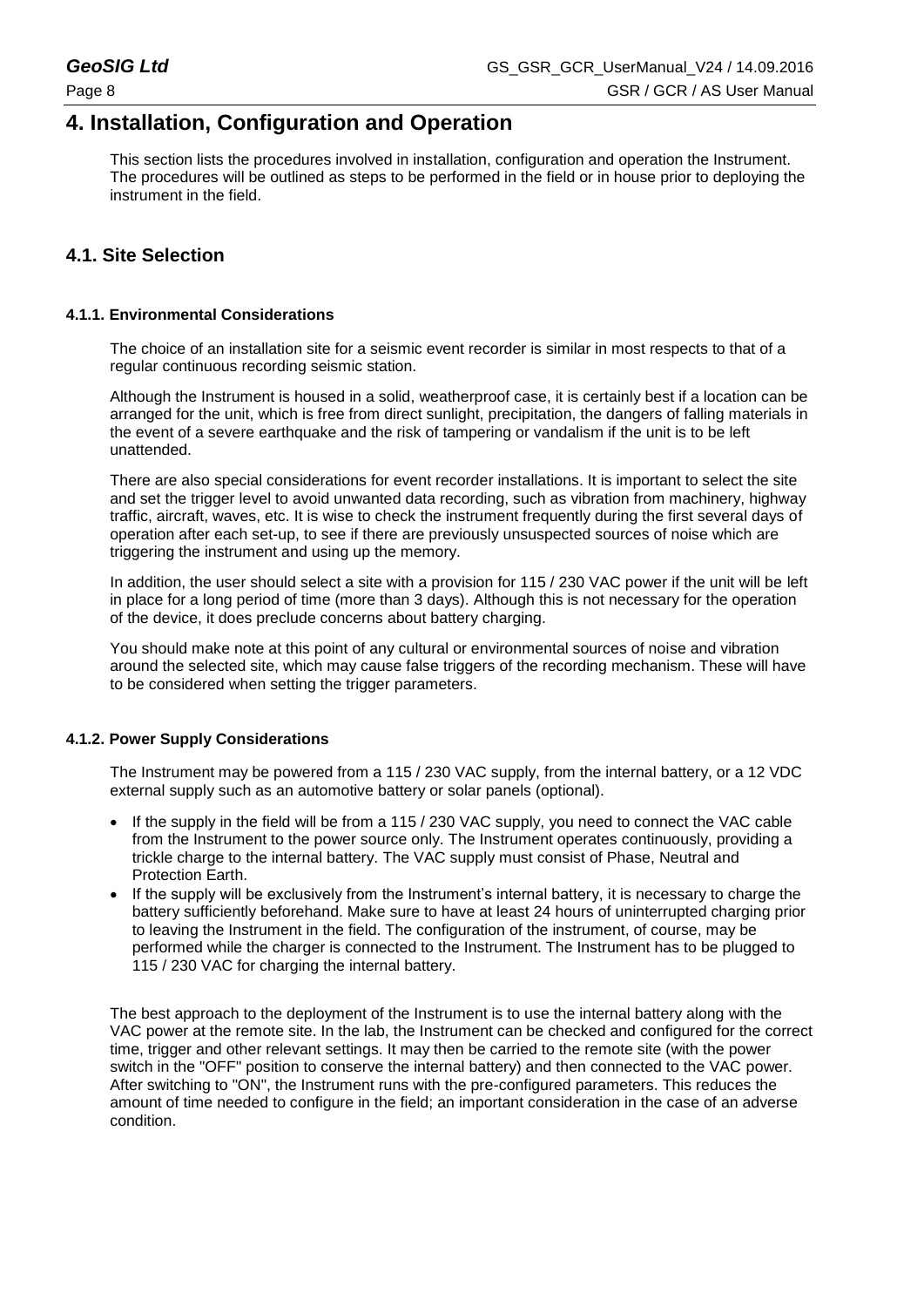## **4.2. Installation**

*Many times the locations of seismic equipment are highly exposed to electrical disturbances caused by lightning or by the industrial environment. Although the Instrument contains over voltage protection, it may sometimes be necessary to use additional surge protectors for the equipment. Contact GeoSIG or your local representative for more information.*

### **4.2.1. Supply Voltage Selection**

*a AC powered Instrument only.*

The Instrument may be powered from 115 VAC up to 230 VAC, 50 or 60 Hz. The Instrument contains a power supply with a transformer, which has to be configured properly to function with either 115 VAC or 230 VAC.

### <span id="page-18-1"></span>**4.2.2. Connection of External DC Power Supply**

*DC powered Instrument only.* 

The DC powered Instrument can be powered from an external 15 VDC power supply through the 7 pole POWER connector. Please see Appendix B for pinout information. The external power supply has to deliver a minimum of 300 mA at 15 VDC.

#### <span id="page-18-0"></span>**4.2.3. Requirements for the Instrument Foundation**

Minimum surface area requirements

| • with internal sensor:                     | $50 \times 50$ cm  |
|---------------------------------------------|--------------------|
| • with external sensor:                     | 50 x 75 cm         |
| • with external sensor and interconnection: | $50 \times 100$ cm |

#### **Height requirements**

Minimum surface area specifications indicated above are only applicable up to a height of maximum 25 cm. Foundation dimensions should be expanded in each direction proportionally by increasing height.

#### **Anchorage requirements**

Foundation has to be very well anchored or adhered preferably to a rock or concrete base. In case of a need for a foundation on soil, a concrete cubicle of 1  $m<sup>3</sup>$  has to be cast in the ground to serve as a base.

#### **4.2.4. Mounting the Instrument**

The following are the typical items needed for installation:

- Instrument
- Power Cable
- RS-232 Cable
- This Manual and its Appendix
- Set of Tools
- 4 x M6 x 40 mm bolts with concrete anchors
- Laptop PC with GeoDAS installed, to check or configure the Instrument
- Any accessories or peripheral equipment for the Instrument and their manuals, such as external sensor, GPS, external modem, etc.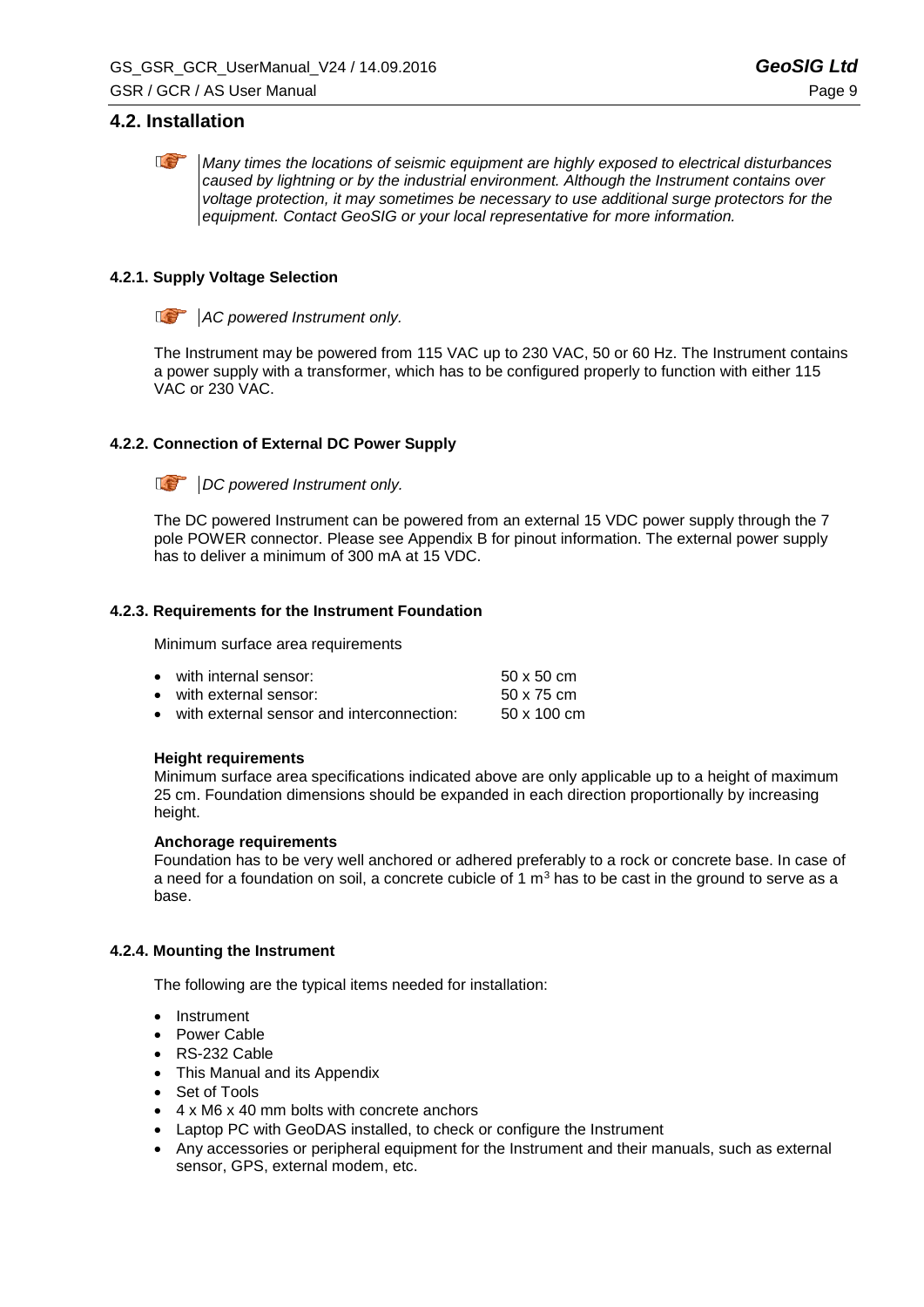*a If the Instrument has an internal sensor, a water level with minimum 2 degrees accuracy is also needed for correct levelling. In case of using external sensor, refer to the sensor manual for mounting.*

Typically follow these steps for a successful installation:

- The Instrument can be mounted in any convenient position at the location that complies with the basic requirements outlined in section [4](#page-17-0) upto here.
- **a** *Please note that in case of an internal sensor, orientation of the sensor would define the positioning of the Instrument.*

**a** *Make sure that after installation there is enough space to easily open the Lid and access inside the Instrument as well as easily connect / disconnect any of the connectors. Also make sure that the visual indicators on the top of the housing, i.e. the LCD and LED's, are visible after installation.*

- Open the Instrument housing (see section [3.5\)](#page-14-0)
- Fix the Instrument with the 4 x M6 x 40 mm bolts to the concrete anchors through the fixation holes at the corners of the housing (see [Figure 4\)](#page-15-0).



*If the Instrument has an internal sensor, make sure that the Instrument, or the internal sensor is properly levelled using the levelling mechanism supplied within the sensor or the Instrument. If no levelling mechanism is supplied, make appropriate foundation arrangements that the Instrument is levelled to a minimum of 2 degrees from level.*

 Depending on the location it may be necessary, to earth the Instrument properly. Therefore connect the  $\textcircledast$  (Earthing Screw) of the Instrument via a copper wire of minimum 1.5 mm<sup>2</sup> to a proper earth contact.



*It is strongly recommended to have a proper Earthing.*

#### **4.2.5. Optional Interconnection**

When optional Interconnection is purchased, special hardware and software installations have to be followed. Further details on Interconnected Recording Networks and their installation are given in the GeoSIG technical note, "TN # 85: Strong Motion Instrumentation Networks" as well as the "Appendix G" of this Manual. Please refer to these documents to be able to properly deploy such a network.

#### **4.2.6. Terminating the Installation**



*Fix the remaining cables, so that they may not influence the sensor signal by knocking or vibrating at the sensor.*

#### **ICENT** *Do not leave* **any** *unpowered device connected to the Instrument.*

After verifying that the physical installation is done properly, the Instrument can now be started and put in operation as described in the following sections.



*Do not touch the sensors and leave the installation site as quietly as possible.*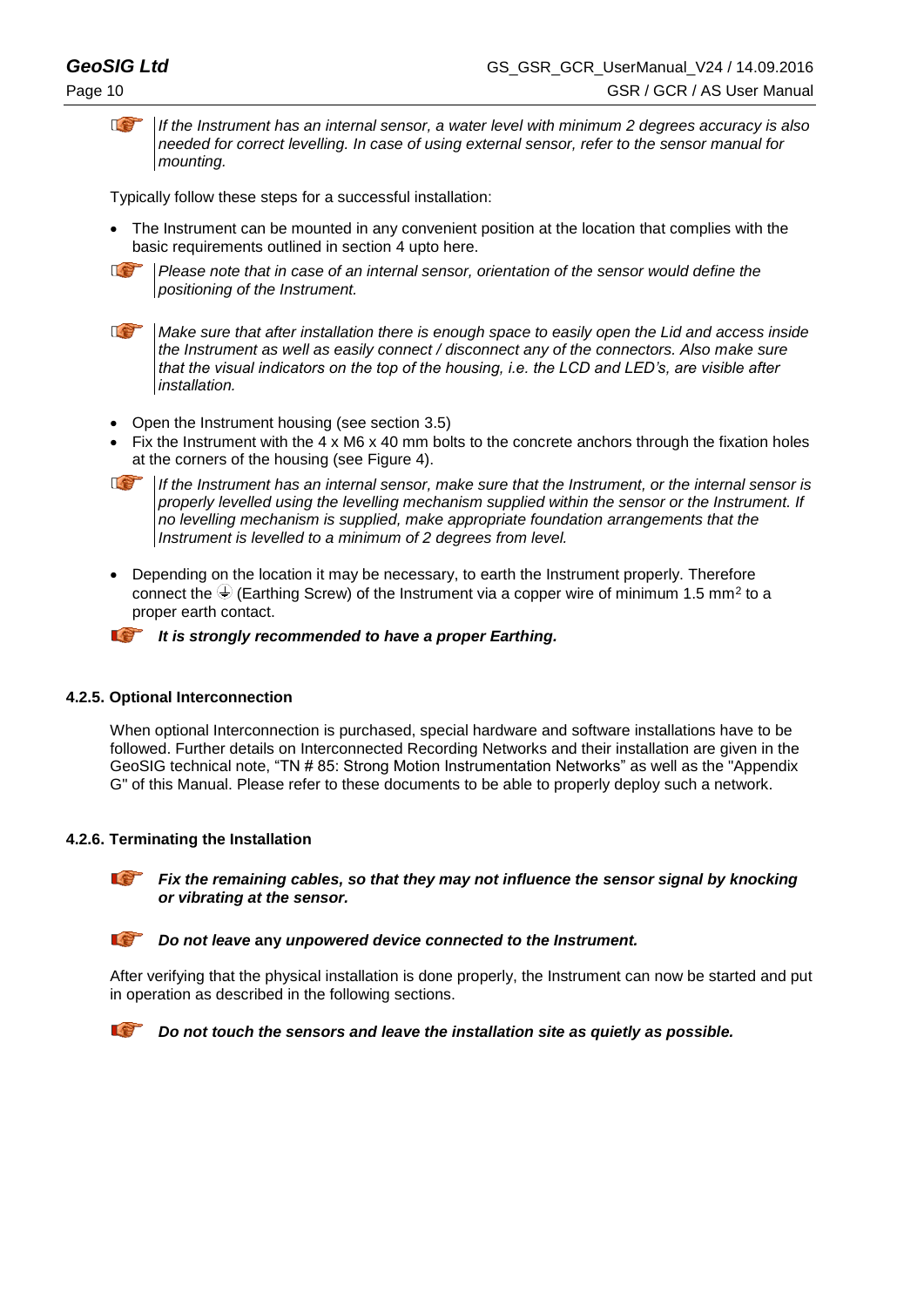# **4.3. First Start**

- 1. Connect the power cable to the POWER connector.
- 2. The green AC LED indicator must turn on,
	- If not:
		- In case of AC powered Instrument: Disconnect the power cable from the Instrument. Open the Lid of the Instrument (refer to section [3.5\)](#page-14-0). Check if the internal FUSE is blown. If so, then replace it with a 500 mA slow blow fuse. Check if the AC power is present at the plug.
	- In case of DC powered Instrument: Check the power supply to the Instrument and the cabling. Check the power delivery from the power supply in accordance with section [4.2.2.](#page-18-1)
- 3. When the problem is solved, reconnect the power cable to the Instrument.
- 4. Open the Lid of the Instrument (refer to section [3.5\)](#page-14-0).
- 5. Insert the memory card if applicable.
- 6. Flip the main switch to its ON position. The green RUN LED flashes once per second during the "Turn-On Delay" time (default 15 seconds). Afterwards it changes to one pulse every two seconds. This indicates that the instrument is running.

**Do not move or vibrate the sensor during the power up cycle. The Instrument is** *calculating the baseline of the incoming signals; any noise could distort these signals.*

You can now configure the operation parameters, start data acquisition or leave the Instrument for operation with the actual configuration as described in the following sections.

# **4.4. Configuring Parameters and Putting in Operation**

For configuration and data acquisition a PC running GeoDAS has to be used.

*For the installation and usage of GeoDAS refer to the GeoDAS Manual, which explains the use of the software in full details.*

The typical procedure to be followed is to connect the cable from the PC to the RS-232 Port of the Instrument and follow the steps described in the GeoDAS Manual to configure or perform following functions:

- Login to and Communication with the Instrument.
- Verifying the operation of the Instrument and its sensor via Analog Signals.
- Setting Date and Time.
- Saving and/or Loading Configuration File.
- Setting Recording parameters
- Retrieving and Managing files

#### **4.4.1. Serial Data Output**

*Only in GSR-18 delivered with "Serial Data Output" option.*

With this option enabled, the Instrument will send out serial data stream through the RS-232 connection when the user logs out. As soon as GeoDAS is used to login, the Instrument stops the data output.

The serial data stream of the Instrument contains all three channels. Depending on the configuration that has been set via GeoDAS, it is possible to enable or disable the serial data output and select between two modes of operation:

• Sample Oriented Mode (SOM): After logout, every sample is sent to the communication line.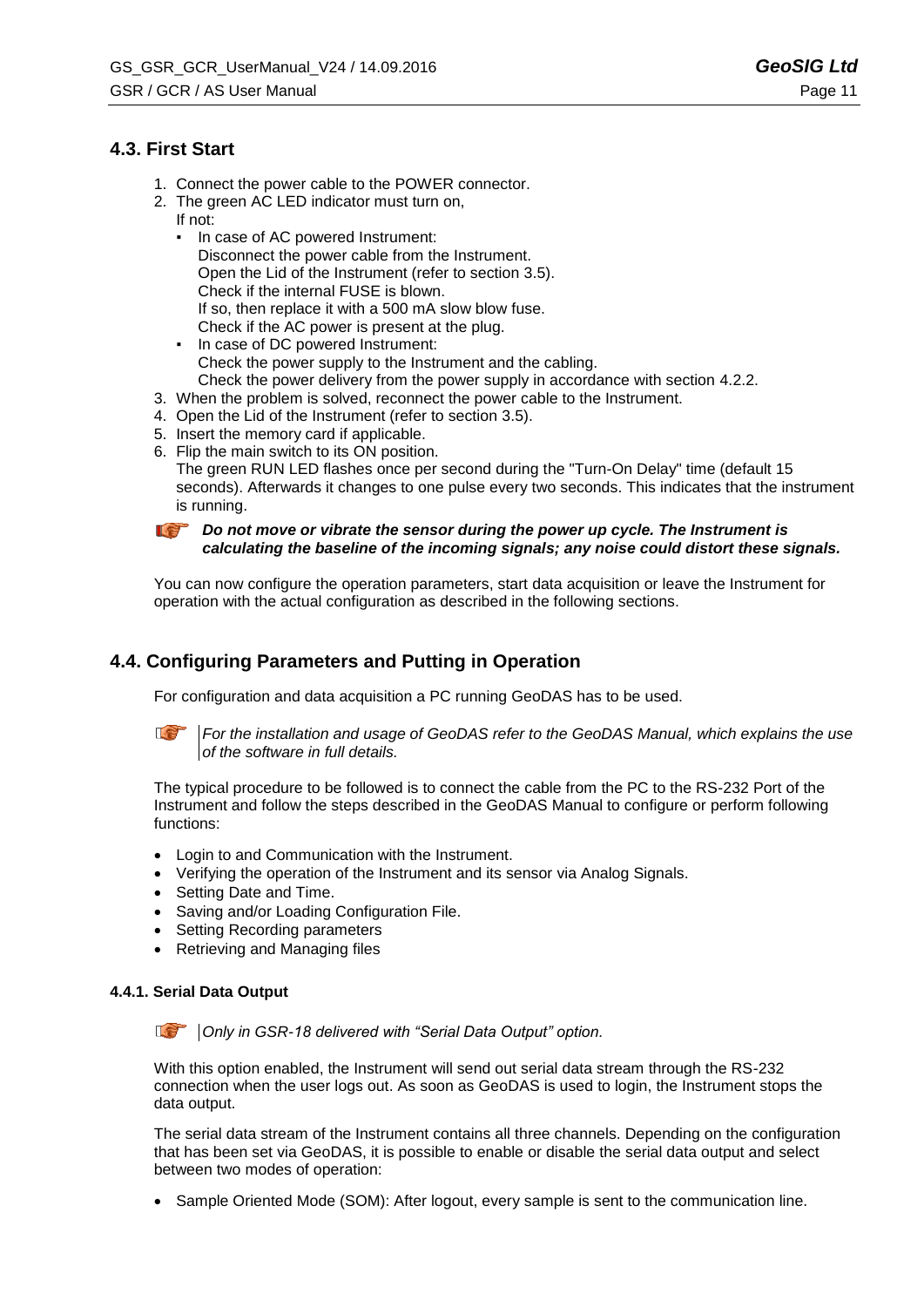Packet Oriented Mode (POM): After logout, every second a one-second buffer is sent to the communication line (GSBU – GeoSIG / Bergen University – protocol).

*a For recording and analysing on the PC, besides GeoDAS, data acquisition software SEISLOG, and data analysing software SEISAN can also be used. Please refer to the web site of University of Bergen: <http://www.geo.uib.no/Seismologi/software/software.html> for further and up to date information on these software.*

#### 4.4.1.1. Sample Oriented Mode (SOM)

#### **Set-up:**

- Connect the cable from the PC to the RS-232 connector on the Instrument.
- Log in to the Instrument.
- Please refer to the GeoDAS manual for further steps.

#### **Starting the serial data mode:**

After logging out, the Instrument starts automatically the serial data mode after 2 seconds.

#### **Stopping the serial data mode:**

After logging in to the Instrument, the serial data mode automatically stops and remains off for the time being logged in.

#### **Data format:**

8 bytes are sent with each sample to the COM port:

|  | Byte 1, sync byte:   | Oxyy (user programmable with         |                            |  |  |
|--|----------------------|--------------------------------------|----------------------------|--|--|
|  |                      |                                      | the communication program) |  |  |
|  | Byte 2, data byte 1: | x high                               |                            |  |  |
|  | Byte 3, data byte 2: | x low                                |                            |  |  |
|  | Byte 4, data byte 3: | y high                               |                            |  |  |
|  | Byte 5, data byte 4: | v low                                |                            |  |  |
|  | Byte 6, data byte 5: | z high                               |                            |  |  |
|  | Byte 7, data byte 6: | z low                                |                            |  |  |
|  | Byte 8, Aux. byte:   | Parity check of the above data bytes |                            |  |  |
|  |                      |                                      |                            |  |  |

Data format is signed binary (2s complement, 16 most significant bits).

Parity check byte is defined as in [Table 1.](#page-21-0)

```
Table 1. Definition of the parity check byte
```

```
0b 00xx xxxx
      ¦¦ ¦¦¦¦
      ¦¦ ¦¦¦+--- Bit is set, if data byte 1 has odd parity
      ¦¦ ¦¦+---- Bit is set, if data byte 2 has odd parity
      ¦¦ ¦+----- Bit is set, if data byte 3 has odd parity
      ¦¦ +------ Bit is set, if data byte 4 has odd parity
      ¦+-------- Bit is set, if data byte 5 has odd parity
     .<br>+--------- Bit is set, if data byte 6 has odd parity
```
#### **Baud Rate:**

The transmission baud rate depends on the settings made via GeoDAS (refer to the GeoDAS manual for further explanation). Available rates are listed on [Table 2.](#page-22-0)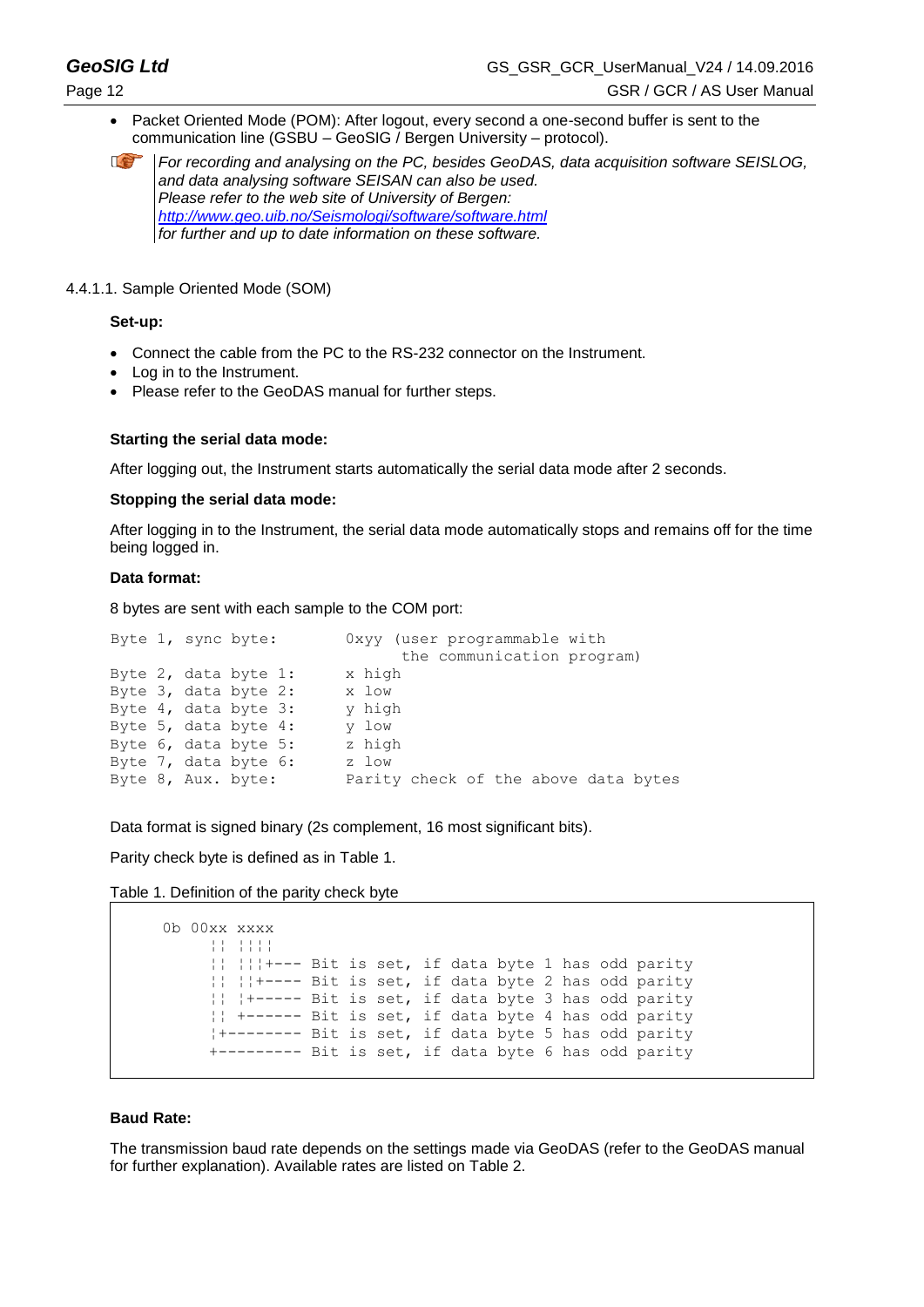<span id="page-22-0"></span>Table 2. Possible baud rates with serial data stream

|                 | <b>Communication speed</b> |                     |                  |                     |               |                      |                       |
|-----------------|----------------------------|---------------------|------------------|---------------------|---------------|----------------------|-----------------------|
|                 | <b>Baud</b><br>1200        | <b>Baud</b><br>2400 | aud<br>m<br>4800 | <b>Baud</b><br>9600 | Baud<br>19200 | <b>Baud</b><br>38400 | <b>Baud</b><br>115200 |
| POM, 3 channels |                            |                     |                  |                     |               |                      |                       |
| 100 SPS         |                            |                     |                  |                     | X             | Χ                    |                       |
| 200 SPS         |                            |                     |                  |                     |               | X                    |                       |
| 250 SPS         |                            |                     |                  |                     |               | Х                    |                       |
| SOM, 3 channels |                            |                     |                  |                     |               |                      |                       |
| 100 SPS         |                            |                     |                  | X                   | Χ             | X                    | X                     |
| 200 SPS         |                            |                     |                  |                     | Χ             | Χ                    | X                     |
| 250 SPS         |                            |                     |                  |                     |               | Χ                    | Χ                     |

#### 4.4.1.2. Packet Oriented Mode (POM)

#### **Set-up:**

- Connect the cable from the PC to the RS-232 connector on the Instrument.
- Log in to the Instrument.
- Please refer to the GeoDAS manual for further steps.

#### **Starting the serial data mode:**

After logging out of the Instrument, it starts automatically the serial data mode after 2 seconds.

#### **Stopping the serial data mode:**

After logging in to the Instrument, the serial data mode automatically stops and remains off for the time being logged in.

#### **Data format:**

Standard GSBU protocol is used.

The Instrument can be directly connected to GeoDAS or SEISLOG in the "Packet" mode, which increases the performance regarding event memory, event detection and online (GeoDAS, SEISLOG) and offline (SEISAN) analysis enormously.

If SEISLOG is used please go through the SEISLOG manual to look up the settings required for the Instrument.

# **5. Functional Description**

This section discusses some of the technical details of how the Instrument works. Input signal filtering and digitising, triggering, time accounting, data storage and event logging are among the function described.

## **5.1. Signal Conditioning**

Electrical signals from seismic sensors connected to the Instrument are range-adjusted in preparation for conversion to digital form and are filtered to prevent aliasing effects. The signals are next sampled and digitised, and then digitally filtered under software control to further reduce noise. Then these data are used for triggering and recording.

The Instrument accepts signals from sensors within the sensor voltage output ranges as follows:

 GCR 12 / 16 recorders:  $2.5V \pm 2.5$  VDC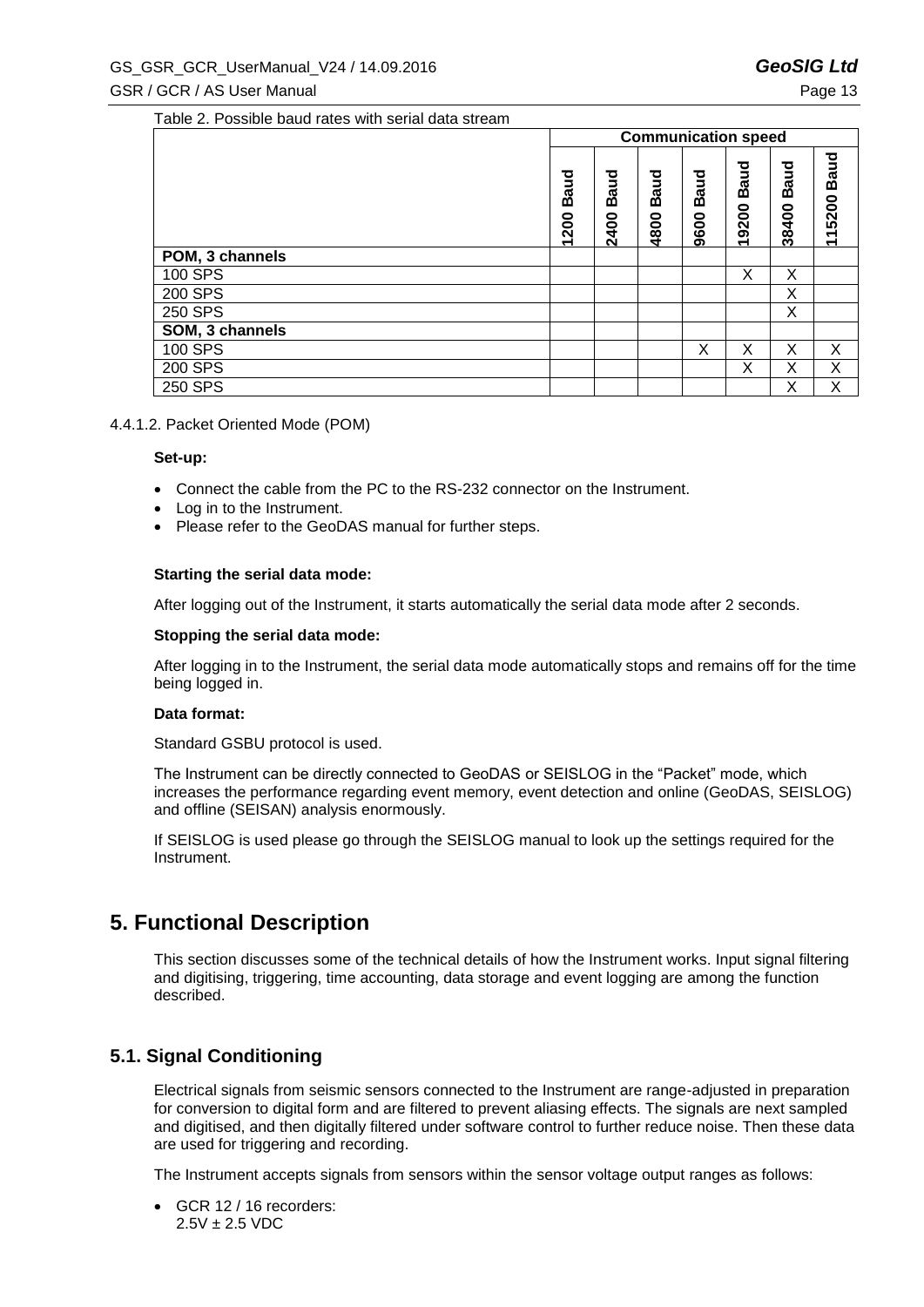# **GeoSIG Ltd** GS\_GSR\_GCR\_UserManual\_V24 / 14.09.2016 Page 14 GSR / GCR / AS User Manual

#### AS-12 / 16 and GSR-12 / 16 /18 recorders: standard:  $0 \pm 10$  VDC (20 Vpp) or  $0 \pm 2.5$  VDC (5 Vpp) differential optional:  $0 \pm 5$  VDC (10 Vpp) differential  $0 \pm 20$  VDC (40 Vpp) differential

The Digital Values (DV) for Analog Input Voltages (AIV) are summarised in the following tables:

|  | Table 3. DV and AIV for GCR Instruments |
|--|-----------------------------------------|
|  |                                         |

| <b>GCR Instruments</b>          |     | <b>Digital Value DV</b><br>[Bit] |               |  |  |
|---------------------------------|-----|----------------------------------|---------------|--|--|
| <b>Analog Input Voltage AIV</b> |     | <b>GCR-12</b>                    | <b>GCR-16</b> |  |  |
| <b>Minimum input</b>            | 0.0 |                                  |               |  |  |
| Zero input<br>2.5               |     | 2'048                            | 32'768        |  |  |
| <b>Maximum input</b>            | 5.0 | 4'095                            | 65'535        |  |  |

| Table 4. DV and AIV for GSR and AS Instruments |  |  |
|------------------------------------------------|--|--|
|                                                |  |  |

| <b>GSR and AS Instruments</b>          |       | <b>Digital Value DV</b><br>[Bit] |                        |               |  |
|----------------------------------------|-------|----------------------------------|------------------------|---------------|--|
| <b>Analog Input Voltage AIV</b><br>[V] |       | <b>GSR-12</b><br><b>AS-12</b>    | <b>GSR-16</b><br>AS-16 | <b>GSR-18</b> |  |
| <b>Minimum input</b>                   | $-FS$ | $-2'048$                         | $-32'768$              | $-131'072$    |  |
| Zero input                             | 0.0   |                                  |                        |               |  |
| <b>Maximum input</b>                   | +FS   | $+2'047$                         | +32'767                | +131'071      |  |

FS is the full-scale input range of the instrument and takes the following values depending on the input configuration:

| <b>Differential input</b> | FS [V] |  |
|---------------------------|--------|--|
| $0 \pm 2.5$ V (5 Vpp)     | 2.5    |  |
| $0 \pm 5$ V (10 Vpp)      | 5.0    |  |
| $0 \pm 10$ V (20 Vpp)     | 10     |  |
| $0 \pm 20$ V (40 Vpp)     | 20     |  |

Table 5. Full Scale Input Range of the Instrument

In GCR Instruments each signal channel has a low-pass 100 Hz 6th-order Butterworth analog filter. The sensor input signal passes through this filter prior to being sampled and converted to digital form. This filter removes signal energy at frequencies above one-half the input sampling rate (1000 Hz) so that these higher frequencies are not aliased by the sampling process, appearing as erroneous digitised data. The signal level above 400 Hz at the output of the analog filter is at least 72 dB below the input level.

# **5.1.1. Digital Signal Filtering**

5.1.1.1. GSR / AS Instruments

The anti-aliasing low-pass filter is automatically applied by the sigma-delta A/D converter based on the selected data output rate. For 200 SPS the filter cut-off frequency is 50 Hz and for 100 SPS it is 25 Hz. The transfer function with the linear phase response (FIR) has a (sin(x) /  $x$ )<sup>3</sup> form that provides greater than 100 dB rejection at the notch frequencies. The relationship between the programmed cut-off frequency and the first notch is constant (f<sub>NOTCH</sub> =  $3.81 \times$  f<sub>CUTOFF</sub>). The first notch frequency is also the output sample rate.

Knowing exactly what happens to the data during the recording process facilitates a compensation calculation and helps actually to get a more precise understanding about the site behaviour. Since the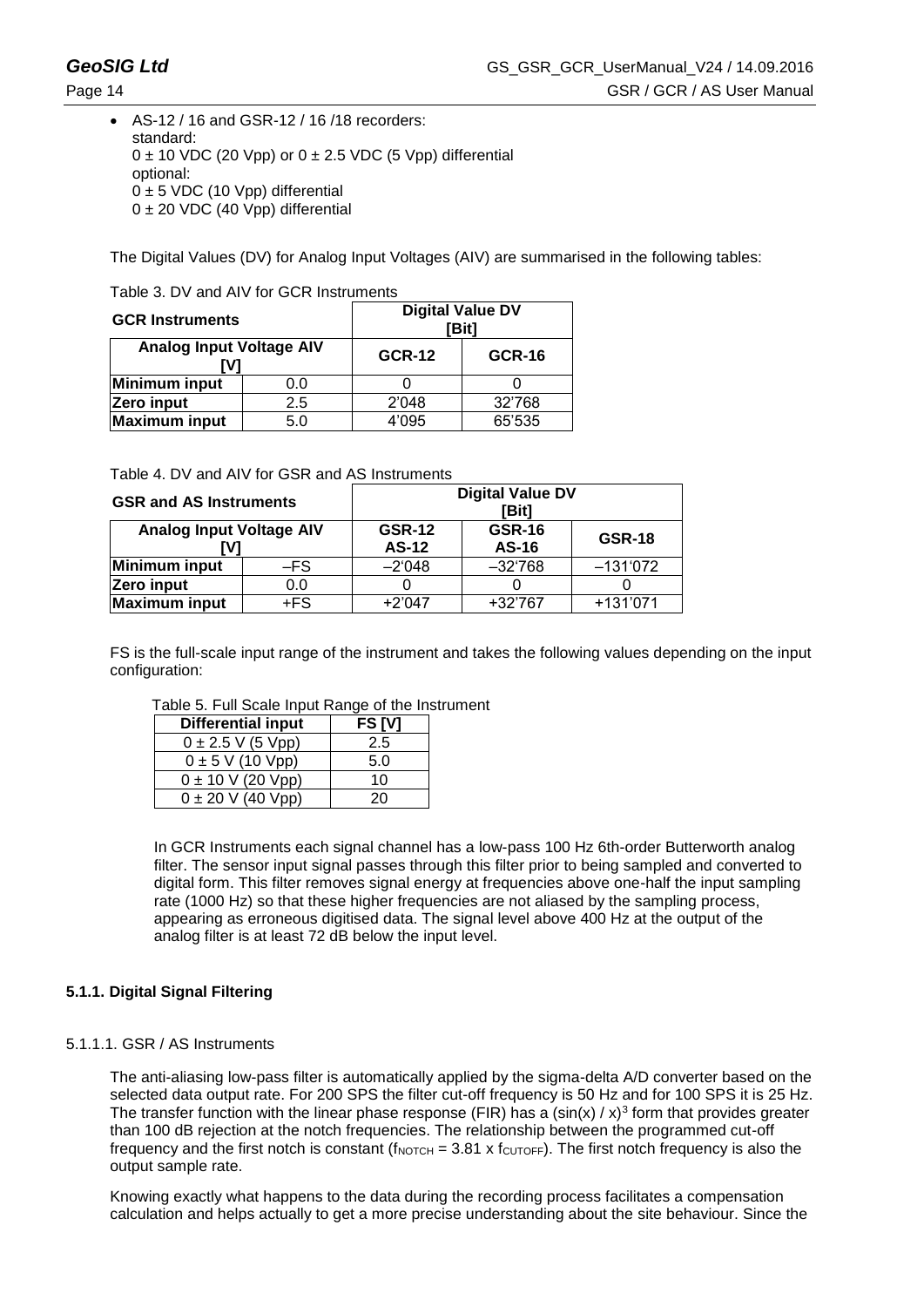delta-sigma transfer functions are stable and well defined, Instrument impacts can be virtually eliminated by knowing the exact transfer functions. The transfer function in terms of the z-variable is:

$$
H(z) = \left(\frac{1}{N} \times \frac{1 - z^{-N}}{1 - z^{-1}}\right)^3
$$

The AD7716 is a 22 Bit A/D converter on the base of a sigma-delta approach. The Resolution is 22 Bit and the usable dynamic range is up to 111 dB<sub>RMS</sub>. On the GSR-18 board the usable dynamic range at 100 SPS is 111 dBRMS and at 200 SPS 108 dBRMS.

The AD7716 based Instruments show a temperature drift of 1 digital count per K, for the span, which is less than 0.002 % / K, or less than  $\pm$  0.0015 % over the temperature range of -10 °C to 60 °C. The bias or offset is even better, e.g. less than 1 digital count per K.

Channel to channel skew is zero since the AD7716 has four independent converter channels.

AD conversion and the signal processing is the same for all the Instruments with the difference that the resolution of the sampled data is either 12 or 16 bits for GSR-12 / 16 an AS-12 / 16

#### 5.1.1.2. GCR Instruments

The amplified and filtered analog signals are sampled at a rate of 1000 SPS per channel and converted by a successive-approximation AD converter to 16 Bit digital data values. Since the Instrument allows recording with output sample rates of 50, 64, 100, 125, 200, 250, 400, 800, and 1000 SPS the data has to be further decimated digitally. The digitised data still contains signal energy at frequencies of up to 500 Hz, which has to be filtered digitally for all sample rates except 1000 SPS.

The filter type used is  $6<sup>th</sup>$  order Butterworth.

At the Nyquist frequency (half the decimated sample rate) the signal is at least 84 dB below the input level due the combined effect of the 100 Hz analog filter and the digital filter. Since data are digitised and stored at 16 Bit resolution, signals above the Nyquist frequency, even full-scale signals, do not affect the final stored data values at all.

It is important to note that every filter introduces a phase shift to the data. The phase shift of the digital filter is -270° at the cut-off frequency. This is due to the fact that it is a 6th order filter with each pole contributing 45° of phase shift at the cut-off frequency.

# **5.2. Triggering**

Any of four methods may be used to trigger the Instrument to start recording data:

- The Instrument may be set to trigger internally when incoming sensor signals satisfy certain criteria.
- The Instrument may be set to start recording at a specific time.
- The Instrument may be set to start recording by software command from a connected PC.
- A trigger signal may be provided from another Instrument or other external source (with external trigger/network option).

Recording starts the pre-event time before trigger, continues as long as the trigger criterion are met and stops after the post-event time.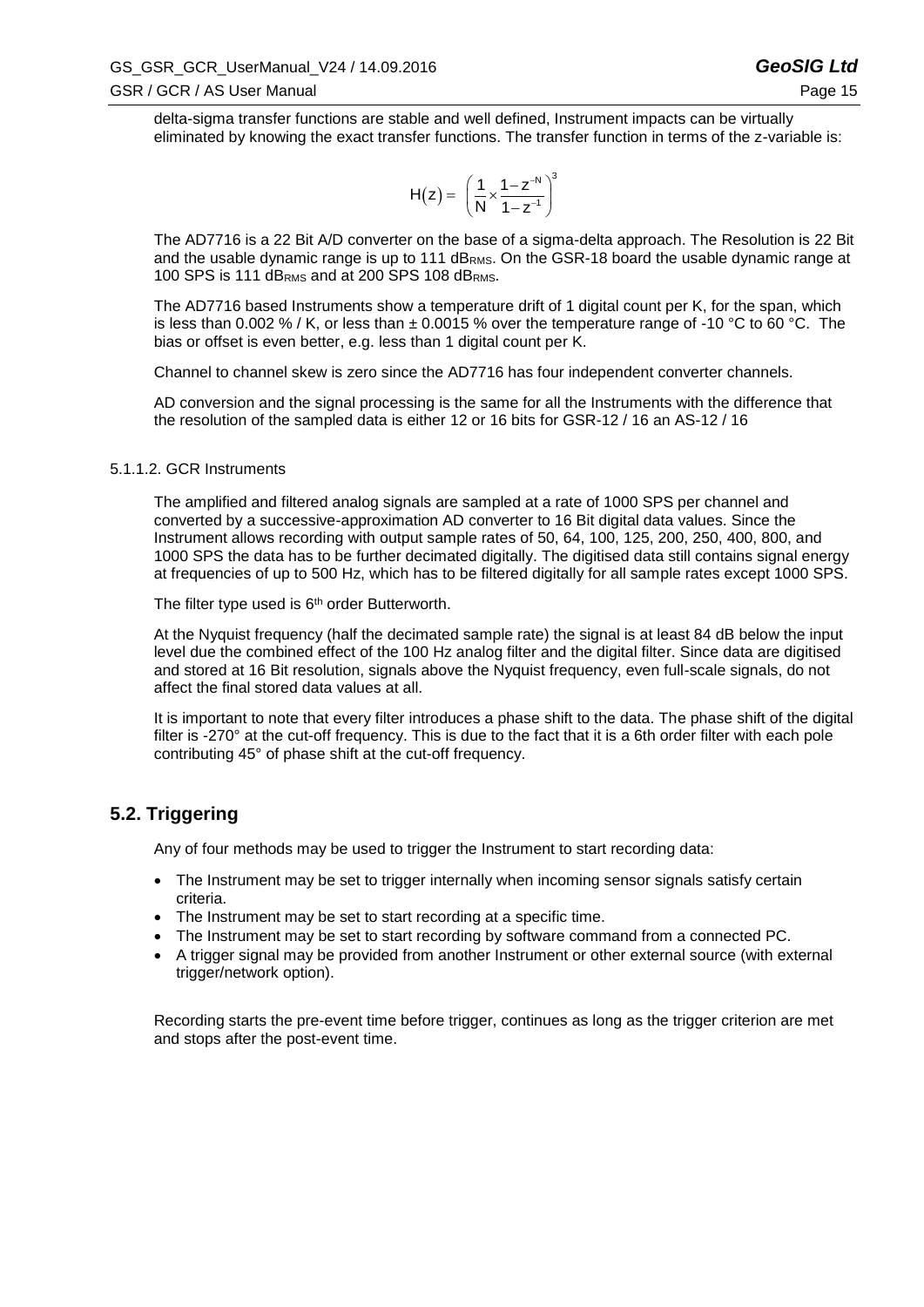

Figure 5. Typical Recorded Data for 1 Channel

If the user sets up trigger parameters that are continually met by the environment, the system will trigger continuously. This will be indicated by the yellow event LED which is always on. The user can connect a PC to the Instrument unit to interrupt the recording and select a different set of trigger criteria.

### **5.2.1. Internal Triggering**

Internal triggering requires that incoming sensor data satisfy certain pre-set criteria for recording to begin. The digitised and digitally filtered sensor data are used as input to the internal triggering system.

Either of two criteria may be used for internal triggering. The Threshold Trigger simply determines if the signal amplitude has exceeded a pre-set threshold. The Short Term Average/Long Term Average (STA/LTA) Ratio Trigger determines if there is a sudden increase in signal amplitude. A combination of both Threshold and STA/LTA triggers may also be selected so that the Instrument will start recording when either trigger criterion is met.

#### 5.2.1.1. Threshold Trigger

The Threshold Trigger compares the signal amplitude of the filtered trigger signal to a threshold value. The sensor data are first processed by a digital high-pass filter with a corner frequency of about 0.1 Hz to remove any DC offset. The data are then filtered and rectified to give an absolute-value signal amplitude ranging from 0 to a maximum of 2048. Data recording is initiated when the amplitude exceeds the pre-set threshold value.

The user may enter the threshold values in the selected channel unit. GeoDAS calculates it to raw counts (LSB) and puts the value into the recorder. If the threshold is set to 10 counts, then a signal greater than 10 counts will cause a trigger.

The standard GSR-18 has the following trigger filters:

- Low-pass filter of 2<sup>nd</sup> order Butterworth filter with corner frequency at 12Hz.
- High-pass filter of 2<sup>nd</sup> order Butterworth filter with corner at 0.1Hz.
- These filters are used simultaneously (not individually) and can be turned on and off in GeoDAS.

#### 5.2.1.2. STA/LTA Ratio Trigger

The STA/LTA ratio trigger uses an algorithm, which will filter out background noise and allow only those data, which pass through its filters to trigger the record function of the Instrument. This filter method uses a Long Term Average of data inputs to set the background noise base level and compares this to a Short Term Average of data which is more responsive to changes in the data input stream. During the steady state of the system, the STA and the LTA will be nearly equal. The shorter the STA averaging period, the more quickly it will change with the input. The trigger condition occurs when the ratio of the STA versus the LTA exceeds a present level, ALPHA.

The probability of having a false trigger due to noise will be minimised if a long STA averaging time is selected. Obviously, the STA should not be chosen longer than the shortest event of interest. In addition, the STA should be shorter than the block of pre-event data stores in the Pre-event Memory. If not, the initial portion of an event may not be recorded.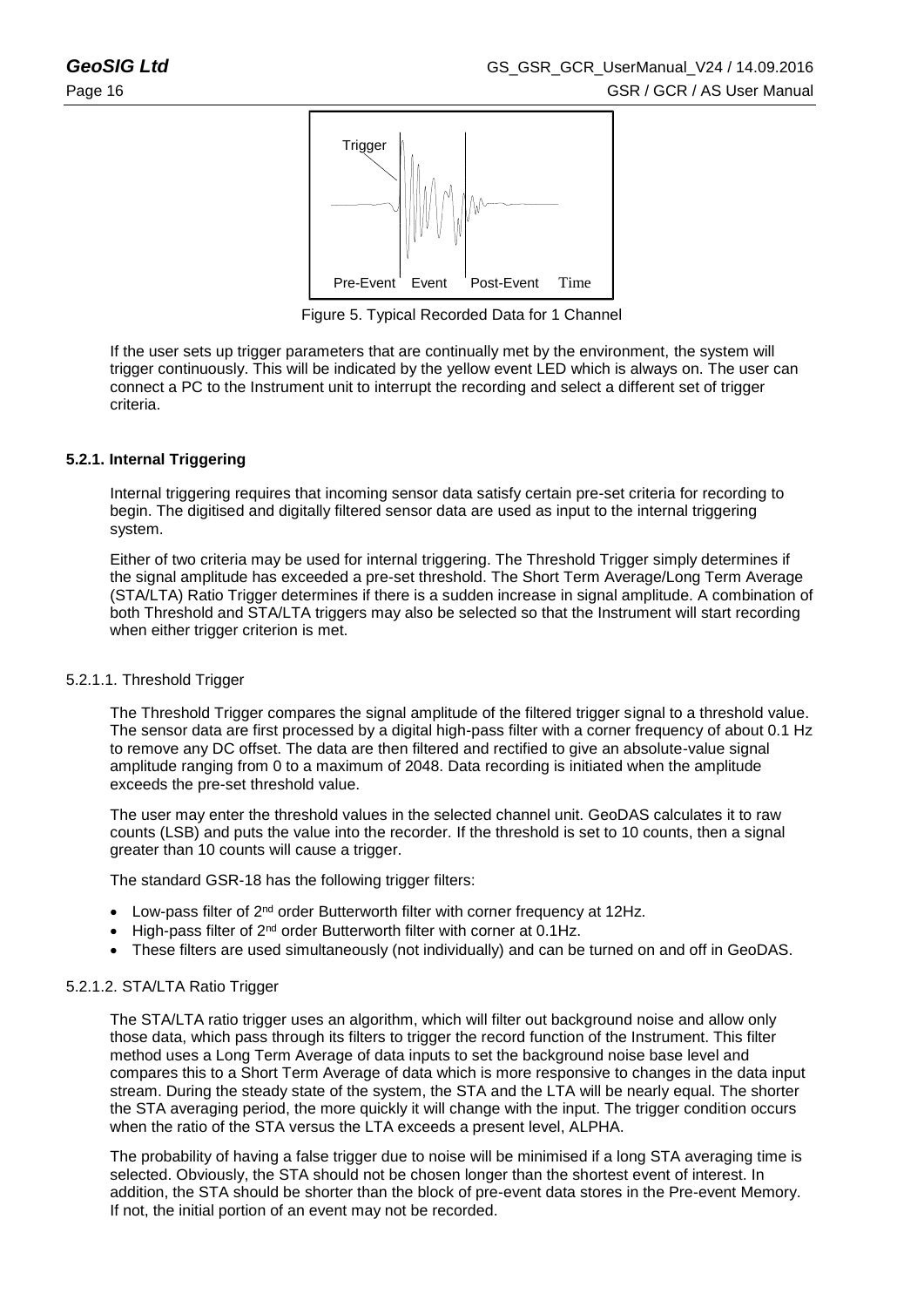If the LTA is allowed to update during the event, and the event is long relative to the length of the LTA period, then the instrument will determine that the event is actually part of the background noise and the trigger condition will terminate. The user has the option of enabling or disabling the LTA update.

#### **5.2.2. Time Triggering**

The Instrument may be set up to begin recording data at predetermined times. Up to four dates and times may be programmed into the unit during set-up. A recording duration for each recording time is also specified. Once set, the Instrument uses its internal clock to keep track of the date and time-ofday until reset again.

#### **5.2.3. Software Triggering**

w

#### **5.2.4. External Triggering** (option)

The Instrument may be externally triggered by connecting a trigger signal to the Interconnection connector (option). The external signal may come from another Instrument recorder, from a Control Centre or from some other source. The Instrument begins recording data when the external trigger signal goes to a low (0 V) on a falling edge. Several data recorders may be connected in "bus" fashion and triggered simultaneously by one trigger signal.

Whenever it is triggered, regardless of trigger source, the Instrument puts out a signal on the Master/Slave connector to be used as a trigger by other units, e.g., one Instrument may be set up to trigger internally on incoming sensor signals, and can then activate several other units to begin recording.

## **5.3. Triggering Guidelines**

It is important to note that the input signal for the trigger channel is digitally high-pass filtered to remove any DC offsets. The digital high-pass filters have a corner frequency of approx. 0.1 Hz.

#### **5.3.1. Threshold Trigger**

The threshold trigger compares the digitally low-pass filtered and rectified input (sensor) signal with the value of the threshold level in the **Trigger** menu. The corner frequency of the filter has to be set in the **Filter** menu.

#### **5.3.2. STA/LTA Ratio Trigger**

The STA/LTA (Short Time Average/Long Time Average) ratio trigger computes the short term and long term averages of the rectified input (sensor) signal. When the STA exceeds a pre-selected multiple of the LTA, the **GSR** begins to record data. The advantage of this trigger type is that the trigger sensitivity adapts to the seismic background signal. With an increasing noise level the trigger sensitivity decreases and therefore less false triggering occur.

To use the STA/LTA ratio trigger, four following information must be supplied:

- the short term time period
- the long term time period
- the ratio dB of short term average to long term average which will trigger recording
- if you want to have the value of the long term average updated during an event.

The average time for the STA and LTA may be set as follows:

STA 0.1 to 10 seconds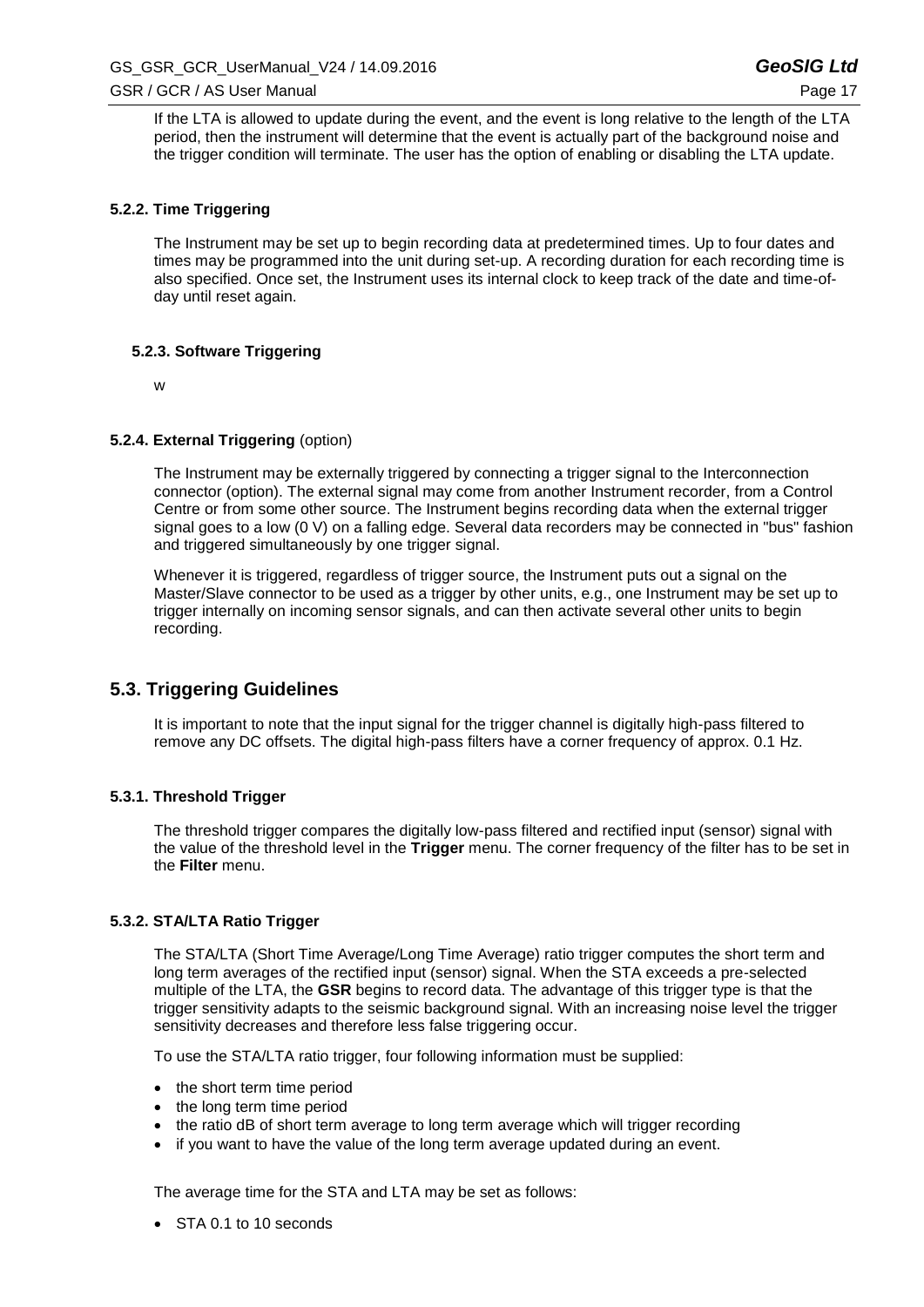LTA 1 to 100 seconds

*A* The LTA may not be set smaller than the STA.

The ratio of STA to LTA, ALPHA, is defined as:

$$
ALPHA = 20 \times log_{10} \frac{STA}{LTA}
$$

The probability of having a false trigger due to noise can be minimised if a long STA averaging time is selected. Obviously, the STA should not be chosen longer than the shortest event of interest. In addition, the STA should be shorter than the block of pre-event data stored in the Pre-event Memory. If not, the initial portion of an event may not be recorded.

The average period for the LTA should be chosen short enough to adapt to any changes in the level of background noise. However, the LTA time should be long compared to the STA time, otherwise, the LTA will adapt to an event as if it was simply a change in the background noise level.

Please note that it is possible to select a combination of STA, LTA and ALPHA, which will not meet the trigger conditions, and no internally generated trigger will occur. For example with

$$
STA = 1.0
$$
  
\n
$$
LTA = 10
$$
  
\n
$$
ALPHA = 23 dB
$$

the STA/LTA ratio of 14.125 (23 dB) never could be reached because the LTA adapts to the signal before the STA value gets to the trigger level.

In this case, the theoretical maximum value for ALPHA would be

ALPHA = 
$$
20 \times \log_{10} \frac{2048}{205} = 20 \text{ dB}
$$

This would indicate that any value of ALPHA greater than 20 dB could never be used for any LTA period/STA period ratio equal to 10. Some sample STA/LTA values and the greatest possible ALPHA that would allow a trigger are given hereafter.

| <b>STA</b> | LTA | Maximum ALPHA     |
|------------|-----|-------------------|
| 2.0        | 10  | 14 dB             |
| 1.0        | 10  | 20dB              |
| 0.5        | 10  | 26 dB             |
| 0.5        | 20  | 32 <sub>d</sub> B |
| 0.2        | 20  | 40 dB             |

Table 6. Maximum values of ALPHA for some sample STA/LTA ratios.

If the LTA Update is enabled, the long term average value (LTA) will be periodically updated even during an event. The recording of a long event could be cut off since the LTA value increases until the ratio of STA/LTA has reached a value where the trigger condition is no more fulfilled. With an adequate "Post-Event Time" the loss of data can be minimised.

If the LTA Update is disabled, the long term average value (LTA) will be "frozen" during recording. With a permanent seismic noise signal where the input signal does not decrease for a long time, the short term average value (STA) will no more reach a value below the trigger level any more after triggering. The GSR will not stop recording until its memory is full. Therefore it is recommended to have the LTA Update "enabled" for standard applications.

Three examples of typical applications and the suggested trigger parameters are given below

#### 5.3.2.1. Micro Event Detection

For this application, the unit should trigger on both low level and short events. Consequently, the STA/LTA ratio is set low and the STA averaging time is set short.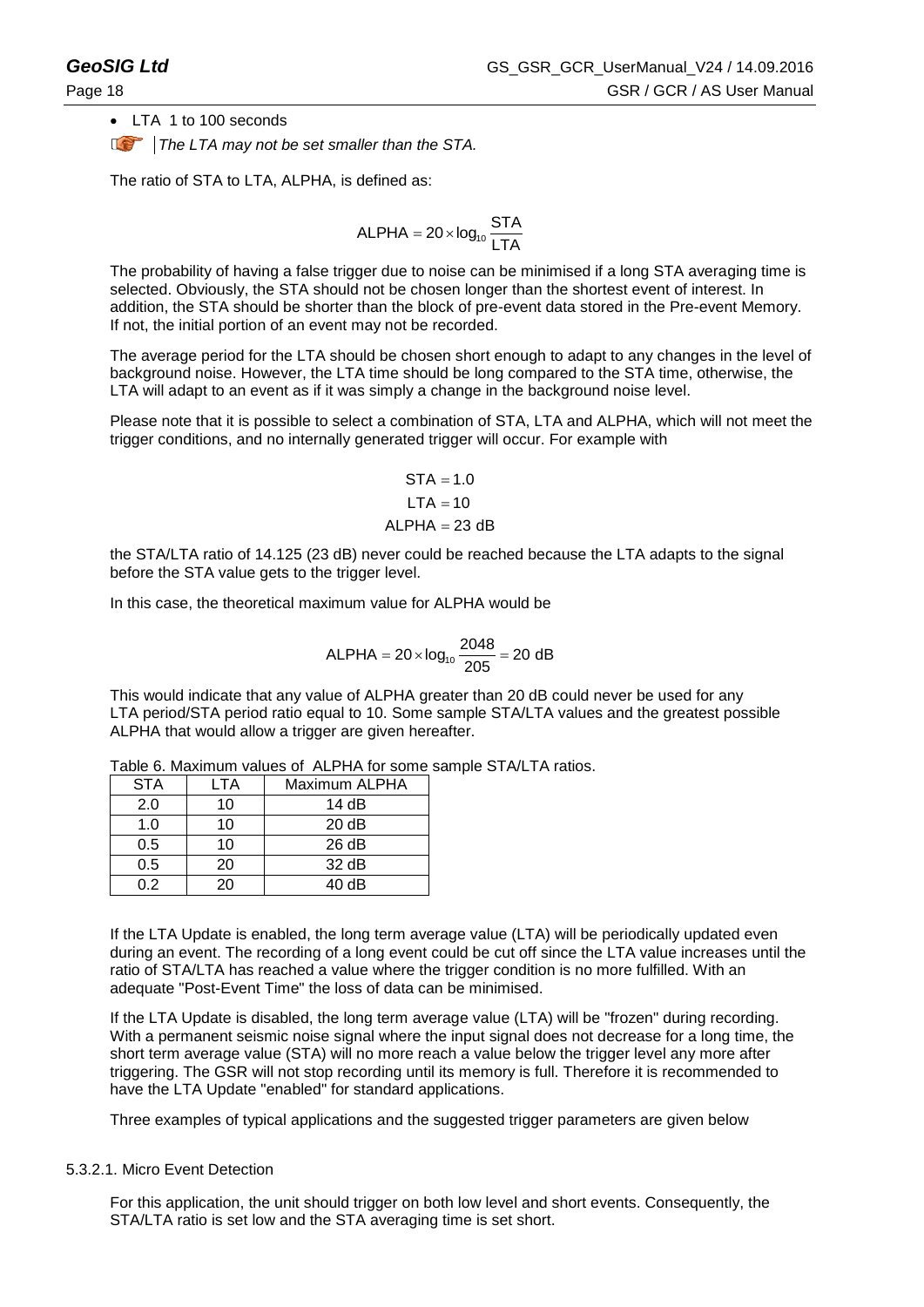### GS\_GSR\_GCR\_UserManual\_V24 / 14.09.2016 *GeoSIG Ltd* GSR / GCR / AS User Manual **Page 19**

| Table 7. Micro Event detection trigger settings example |                  |  |
|---------------------------------------------------------|------------------|--|
| <b>STA</b>                                              | 0.5 to 1 seconds |  |
| I TA                                                    | 10 seconds       |  |
| <b>ALPHA</b>                                            | 10 to 18 dB      |  |
| <b>LTA Update</b>                                       | <b>YES</b>       |  |

*At this setting, some false triggers should be expected in most locations.* 

#### 5.3.2.2. Local Earthquake Detection

In this situation, the unit should trigger on small local earthquakes. The expected amplitude of the events will be larger than in the previous case.

| Table 8. Local Earthquake detection trigger settings example |  |
|--------------------------------------------------------------|--|
|--------------------------------------------------------------|--|

| <b>STA</b>        | 0.5 to 1 seconds |
|-------------------|------------------|
| .TA               | 20 seconds       |
| <b>ALPHA</b>      | 14 to 24 dB      |
| <b>LTA Update</b> | YFS              |

#### 5.3.2.3. Strong Motion Detection

For this application, the unit will record only strong motion events and there will be almost no false triggers.

| <b>STA</b>        | 0.5 to 1 seconds |
|-------------------|------------------|
| _TA               | 20 seconds       |
| ALPHA             | 18 to 26 dB      |
| <b>LTA Update</b> | YES              |

## **5.4. Data Recording**

An "event" is a period of time during which recording is triggered. When an event occurs, the Instrument stores digitised sensor data in its battery-backed memory for later retrieval. Recording continues as long as trigger criteria are met, and then for an additional period of time to make sure the end of the event is captured. Storage allocated for this additional recording interval is referred to as "post-event memory".

For recording to stop, there must be no trigger condition for at least the post-event interval. If trigger condition disappears and then the same, or some other trigger condition is re-established within the post-event interval, the event is considered to be continuing and recording is not terminated.

The Instrument also records sensor data occurring within a preset time interval prior to an event. This is accomplished by continuously keeping an updated record of the most recent sensor data in "preevent memory". When a trigger occurs, these data are include as part of the record or the event.

The pre-event and post-event memory intervals are selectable during Instrument configuration.

#### **5.4.1. Event Directory**

The Instrument maintains a directory of recorded event files and a summary of key information about each event. This data may be displayed in tabular format within GeoDAS. You may then decide which event(s) are of interest and extract data from the Instrument for just those events.

#### **5.4.2. Recording Capacity**

The recording capacity is related to various factors such as the sampling rate, the amplitude of the signals, the number of recorded events, and the amount of memory installed in the Instrument. Used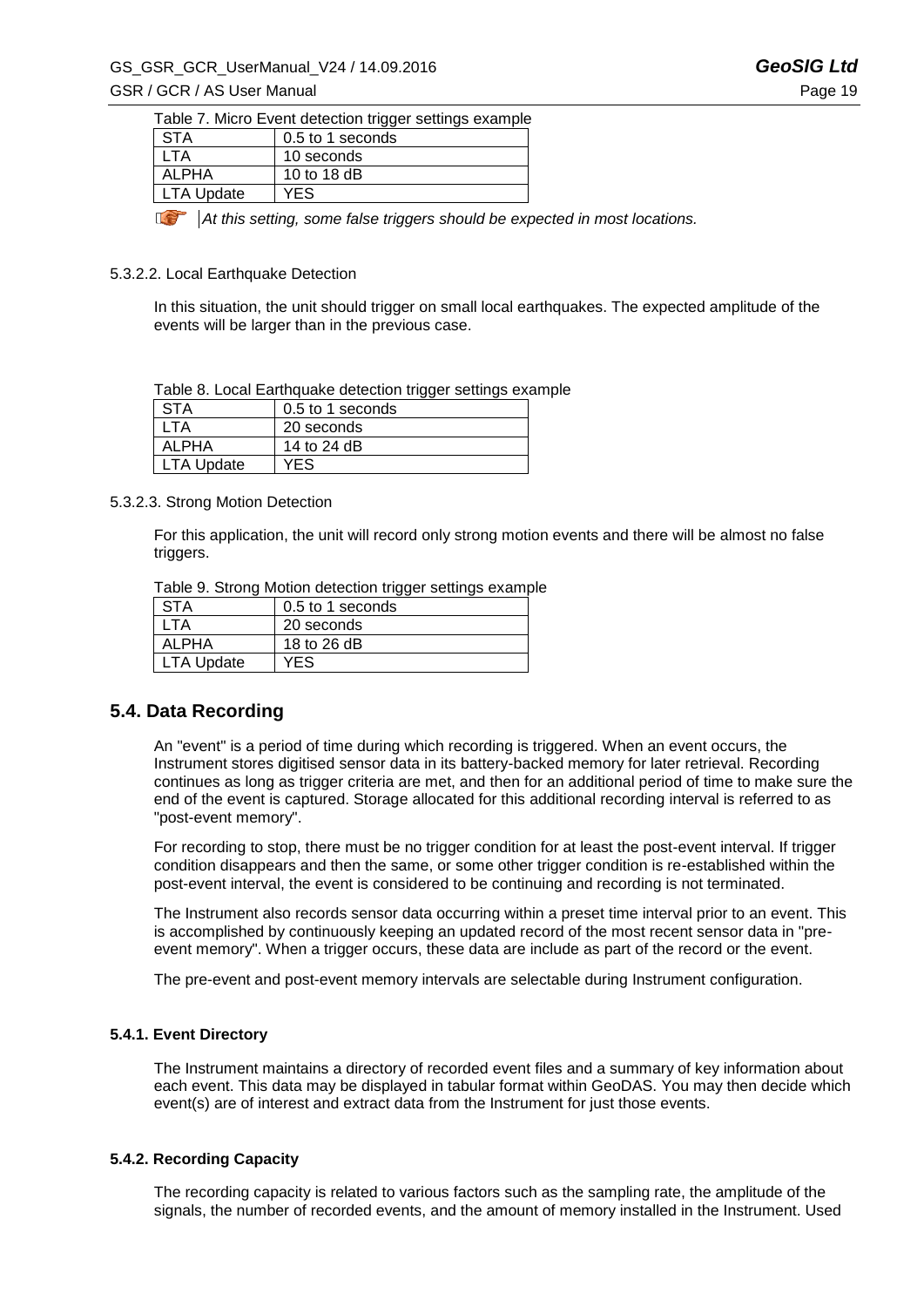

*65'000 is the maximum number of events, which may be recorded, regardless of the memory*  LE *size.*

#### **5.4.3. Intensity Scale**

**a** 

*Only newer GSR-18 instruments with firmware versions 02.02.22 and higher as well as firmware versions 02.04.05 and higher have a build-in intensity scale.*

*Earlier firmware versions as well as GSR-12 / 16 Instruments had an Intensity Scale, which is not anymore supported. This information is given for the completeness in defining the Intensity Scale for GSR-18.* 

*The user had the possibility to see an "Intensity Scale" on the LCD for every event. The scale was defined as follows:*

*Scale Intensity [gal] 0 < 0.8 1 0.8 2.5 2 2.5 8.0 3 8.0 25 4 25 80 5 80 250 6 > 250 where 1 [gal] = 1 [cm/s<sup>2</sup> ]*

*The below description is the actual Intensity Scale that is used only in GSR-18 Instruments.*

The Intensity Scale is manually configurable within GeoDAS. The maximum acceleration level can be set to the corresponding intensity as well as the intensity indication style that can be chosen to be in Latin or Roman notation. The maximum number of levels is extended to 12 whereas not all of them have to be used. Unspecified levels of high intensities are set to zero.

The intensity scale can be displayed on the LCD for every event. Every event gets a chronologically incrementing identification number to distinguish it on the display. In GeoDAS the intensity is visible for every event as well.

The Intensity Scale is displayed for events recorded in [gal], [mg] or [g]. The Instrument converts the Intensity Scale to actual measuring units for displaying intensity. If another measuring unit is used, the Instrument displays "NA", which means Not Applicable.

## <span id="page-29-0"></span>**5.5. Clock**

The Instrument has a complete, self-contained time-keeping system. This clock keeps track of days, hours, minutes and seconds. The instrument has the ability to set the clock to the current time manually, or to set the time and synchronise the clock automatically with an encoded external time signal. The clock operates from the internal battery and runs regardless whether the Main Switch is at ON or OFF position.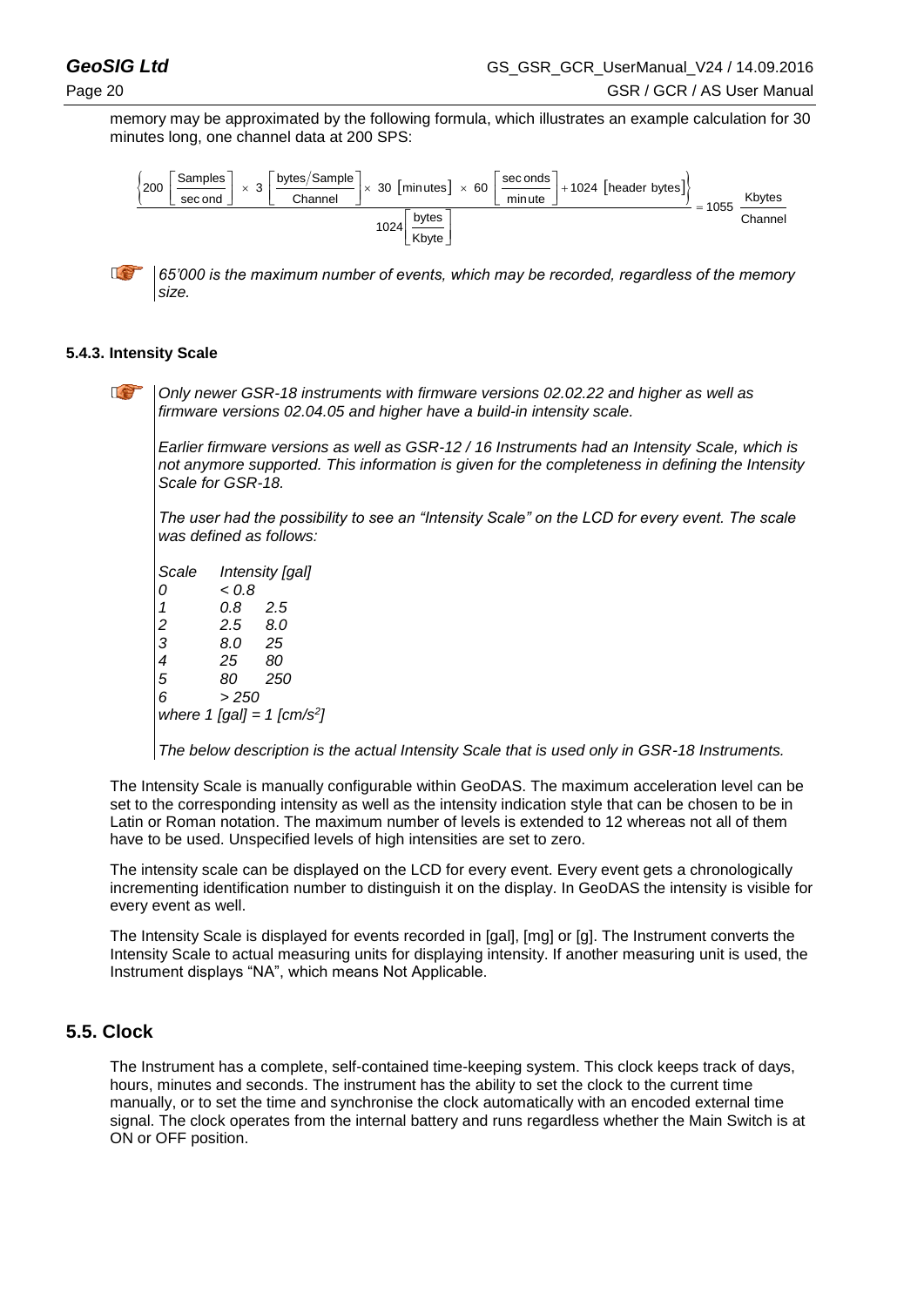#### **5.5.1. GPS Option**

The GPS (Global Positioning System) is originally used for navigation. It contains several satellites, which orbit the earth in a distance of about 20 000 km. The signals transmitted by the satellites are used to get the position; minimum 4 satellites have to be received by the GPS receiver to find its exact position. The transmitted signals contain also precise time information, which is used to update the internal clock of the Instrument.

# **6. Troubleshooting and Maintenance**

This section describes troubleshooting procedures using the self-testing features of the Instrument if configured via GeoDAS and the maintenance needed to be done.

## **6.1. Self Test**

Extensive system tests can be set to be run by the Instrument periodically or can be demanded at any time via GeoDAS, which would indicate any malfunction of the Instrument as soon as it occurs, to facilitate adjusting / correcting before loosing important data.

These tests evaluate the functions of the Instrument and its sensor. Some of the functions can even be permanently supervised.

**<b>***P Please refer to the GeoDAS manual to be able to correctly implement the testing procedures.* 

These tests are divided into 5 groups:

- Analog
- Hardware
- Real Time Clock "RTC"
- **Battery**
- Memory

Each group may be selected individually to be performed. Each group itself contains several test routines. For each failure during any test a flag is set in the Instrument. The detailed result of the last test is stored in the header of every event file and can be seen with the Header Information. The actual test result is visible also in the **Warnings and Errors** window of GeoDAS. Moreover, any Warnings or Errors are indicated via the red LED and the LCD on the lid of the Instrument.

The Instrument distinguishes between Warnings and Errors. Warnings are malfunctions of the instrument, which are not serious. All of the Instruments' essential functions are still intact, i.e. recording/operation is still possible, and the Instrument is not stopped. An Error indicates a severe problem of the instrument and may in some cases put the instrument out of function or stop recording.

Following are detailed descriptions of each test routine and recommendations for actions in case of a negative test result.

*It is strongly recommended to clear the Warning and Error flags before running any Test. Please refer to the GeoDAS manual to achieve this.*



*Should a specific Warning or Error occur frequently, contact GeoSIG or your local representative.*

#### **6.1.1. Analog**

If "Analog" test is selected, the following test routines will be performed:

The **Noise** test observes the level on every analog channel over a period of time. If failed, a **Warning** will appear.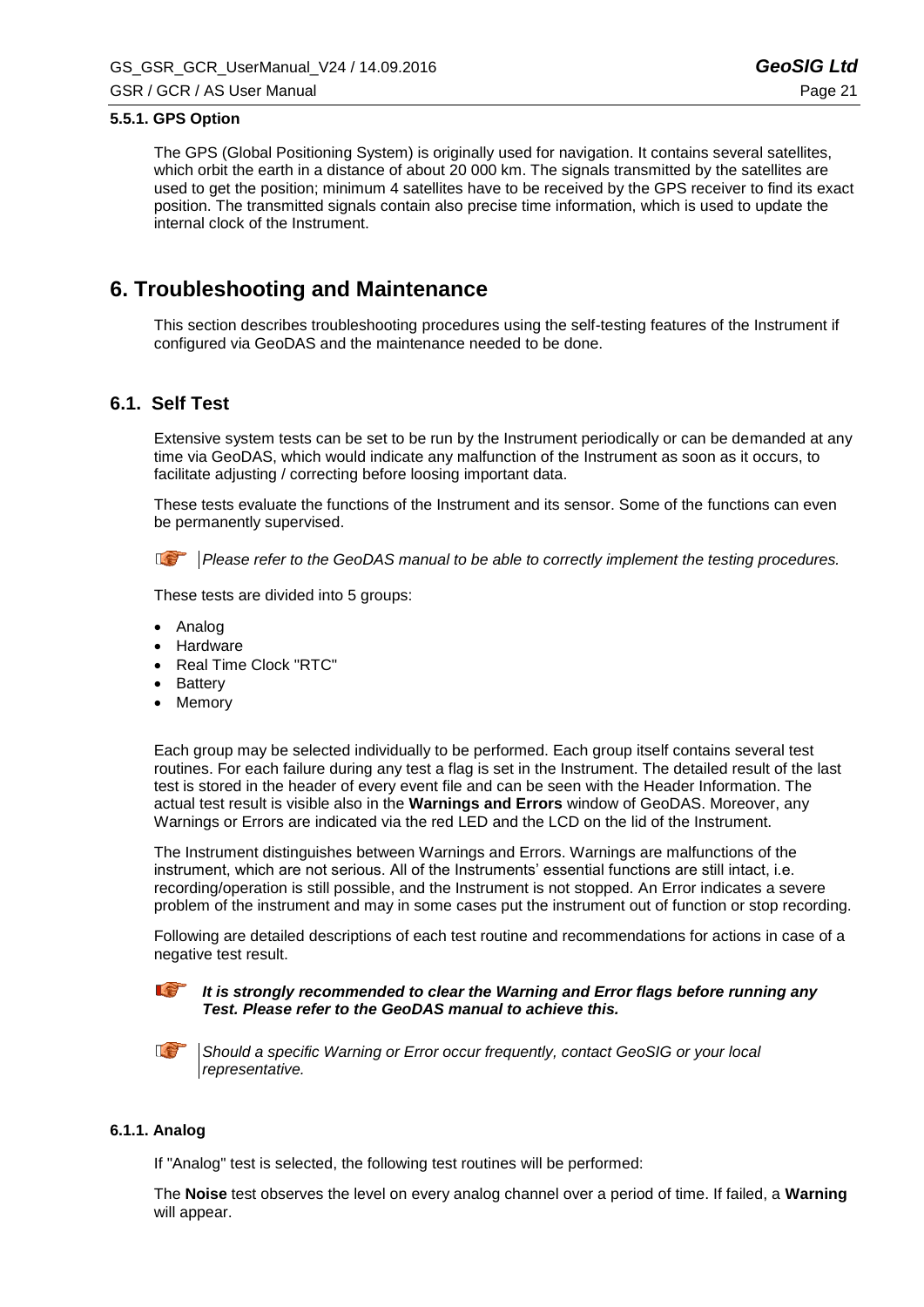- Check the location of the sensor. Some noise sources such as machines, wind or dripping water may affect the sensor.
- Check the sensor cable and its connectors. A wire may have been interrupted.

The **Zero Level** test observes the analog input levels before and after a test pulse has been sent to the sensor/filter. If either of these levels do not correspond to the expected zero level, a **Warning** will appear.

Check the sensor cable and its connectors. A wire may have been interrupted.

The **No Sensor** test monitors the input levels of every channel, and if one of these inputs reads the maximum or minimum value for a longer period of time, an **Error** will appear. GSR and AS instruments keep all their functionality in case of this error.

Check the sensor cable and its connectors. A wire may have been interrupted.

A test signal source is built into the Instrument to allow testing of accelerometers and analog circuits. The **Analog Response** test applies a test pulse to the sensor and to the filter input. The responding analog signal is digitised and analysed. If the level measured is not within an expected range in reference to its zero level, a **Warning** will appear.

- Check the levelling of the sensor.
- Check the sensor cable and its connectors.
- The analog filter of the recorder unit may be defective, contact GeoSIG or your local representative.

The **ADC Resolution** test monitors every value read from the AD Converter during system test. If any value is outside the expected range, a **Warning** will appear.

The AD converter may have malfunctions. Run the Self Test again to see if the Warning flag remains set. If yes, contact GeoSIG or your local representative.

The **ADC Conversion Time** test checks the time spent to read each value from the AD Converter during test. If the time exceeds an acceptable value, an **Error** will appear.

The AD converter may have malfunctions. Run the Self Test again to see if the Warning flag remains set. If yes, contact GeoSIG or your local representative.

#### **6.1.2. Hardware**

If "Hardware" test is selected, the following test routines will be performed:

The **EPROM Checksum** test reads the firmware program of the Instrument stored in the EPROM and calculates its Checksum. An incorrect checksum yields a **Warning**.

The stored firmware is probably not anymore in its original form. Run the Self Test again to see if the Warning flag remains set. If yes, contact GeoSIG or your local representative.

The **EEPROM Checksum** test reads the Instrument configuration parameters stored in the EEPROM and calculates its Checksum. An incorrect checksum yields a **Warning**.

A data corruption has probably occurred in the EEPROM. Run the Self Test again to see if the Warning flag remains set. If yes, reset the instrument configuration to the factory default values (refer to the GeoDAS manual). Clear the Warning Flag and run the Self Test again.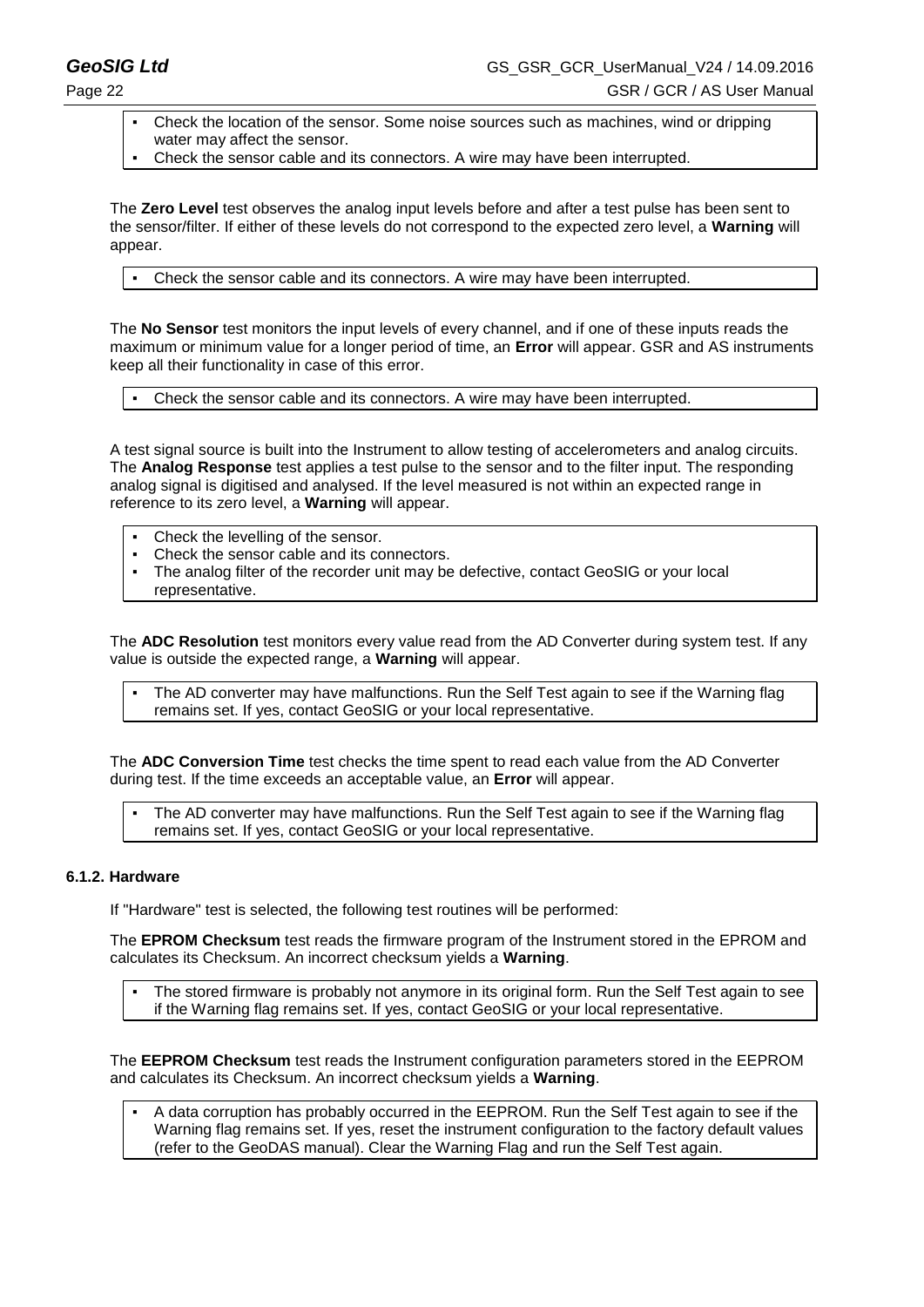The **EE\_RAM Checksum** test reads the Instrument parameters stored within a copy of the EEPROM and calculates its Checksum. Is a working copy of the internal EEPROM, used during run-time to increase speed and reliability. An incorrect checksum yields a **Warning**.

A data corruption has probably occurred in the EEPROM. Run the Self Test again to see if the Warning flag remains set. Check if all configured parameters are set as required and reset the Instrument by flipping the Main Switch to OFF and to ON again. Clear the Warning Flag and run the Self Test again.

The **Invalid Instruction** test monitors the operation of the microprocessor whether an attempt is made to execute an instruction with an undefined operation code or illegal addressing mode specification. Failing the test yields a **Warning**.

Reset the Instrument by flipping the Main Switch to OFF and to ON again. Clear the Warning Flag and run the Self Test again.

The **Address Error** test monitors the operation of the microprocessor, whether an attempt has been made to pre-fetch an instruction from an illegal address or word access to an odd address. Failing the test yields a **Warning**.

Reset the Instrument by flipping the Main Switch to OFF and to ON again. Clear the Warning Flag and run the Self Test again.

The **Stack Monitor** test monitors the microprocessor run time stack. An overflow of the stack yields a **Warning**.

▪ Reset the Instrument by flipping the Main Switch to OFF and to ON again. Clear the Warning Flag and run the Self Test again.

The **Divide by Zero Interrupt** test fails whether the microprocessor has attempted a mathematical divide by zero. In this case a **Warning** appears.

Reset the Instrument by switching the Main Switch to OFF and to ON again. Clear the Warning Flag and run the Self Test again.

The **Unexpected Interrupt** test monitors all unused interrupts of the microprocessor. If an unexpected interrupt occurs a **Warning** appears.

Reset the Instrument by flipping the Main Switch to OFF and to ON again. Clear the Warning Flag and run the Self Test again.

#### **6.1.3. Real Time Clock RTC**

If "RTC" is selected, the following test routines will be performed:

The **Valid Time and Date** test reads the time and date stored within the internal Real Time Clock. If its contents correspond to an invalid time or date, a **Warning** appears.

Check Time and Date of the Instrument and reset it to the current Time and Date. Run the Self Test again.

The **Time Increment** test reads the time and date stored within the internal Real Time Clock waits for 1 second and then reads it again. If the time has not incremented over this period, a **Warning** appears.

Check Time and Date of the Instrument and reset it to the current Time and Date. Run the Self Test again.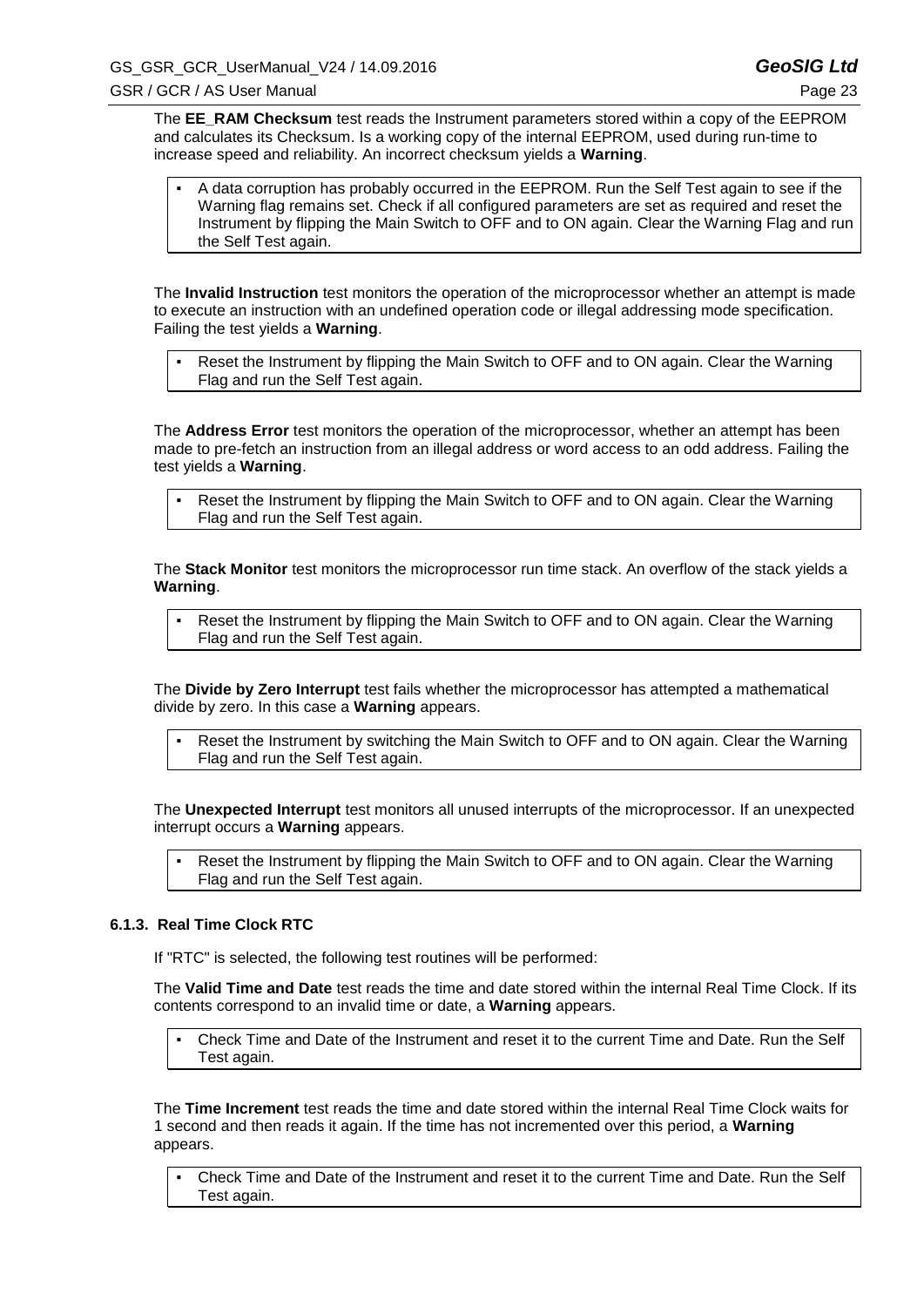The **RTC Memory** test writes to and reads from the memory of the Real Time Clock. By checking the consistency of the data read back, it indirectly checks the presence, operation and connections of the Real Time Clock. Failing the test yields a **Warning**.

Check Time and Date of the Instrument and reset it to the current Time and Date. Run the Self Test again.

The **RTC Oscillator** test reads a test flag within the internal Real Time Clock. If the Oscillator has failed since the last restart or since the last Self Test, a **Warning** appears.

#### **a** *This indicates that since the last restart or last Self Test any recorded events may have an incorrect time and date stamp.*

Check Time and Date of the Instrument and reset it to the current Time and Date. Run the Self Test again.

#### **6.1.4. Battery**

If "Battery" is selected, the following test routines will be performed:

The **Primary Battery Error** test will set an **Error** flag if the voltage level of the main battery sinks below 10.5 VDC. This flag will be cleared again once the voltage level rises above 11.0 VDC.



*With this Error flag set the Instrument is no longer able to record events reliably. Although this is a severe error, recording/operation is not blocked by the GSR and AS instruments. However the error information is, as always, indicated in the header of an occurring event for later validation of the data. GCR instruments stop recording in case of this failure.*

Connect AC power to the Instrument to charge its main battery or replace the battery.

The **Primary Battery Warning** test will set a **Warning** flag if the voltage level of the main battery sinks below 11.0 VDC. This flag will be cleared again once the voltage level rises above 11.5 VDC.

▪ Connect AC power to the Instrument to charge its main battery or replace the battery.

The **Back Up Battery** test will set a **Warning** flag as soon the voltage level of the Backup battery sinks below 2.8 VDC.

*With this Warning flag set the Instrument may no longer maintain the correct time and may loose data within its internal memory when the unit is disconnected from the main battery.*

Replace the Backup battery on the main board.

#### **6.1.5. Memory**

*<u><b>A</u> Only for GCR and GSR instruments.* 

*The memory tests may be time consuming, depending on the amount of memory installed in the instrument.*

If "Memory" is selected, the following test routines will be performed:

The **Memory Full** test is an on-line test and monitors the amount of data memory used. After the data occupy more than 90% of the memory available, a **Warning** appears. An **Error** is indicated when the data memory has overflowed.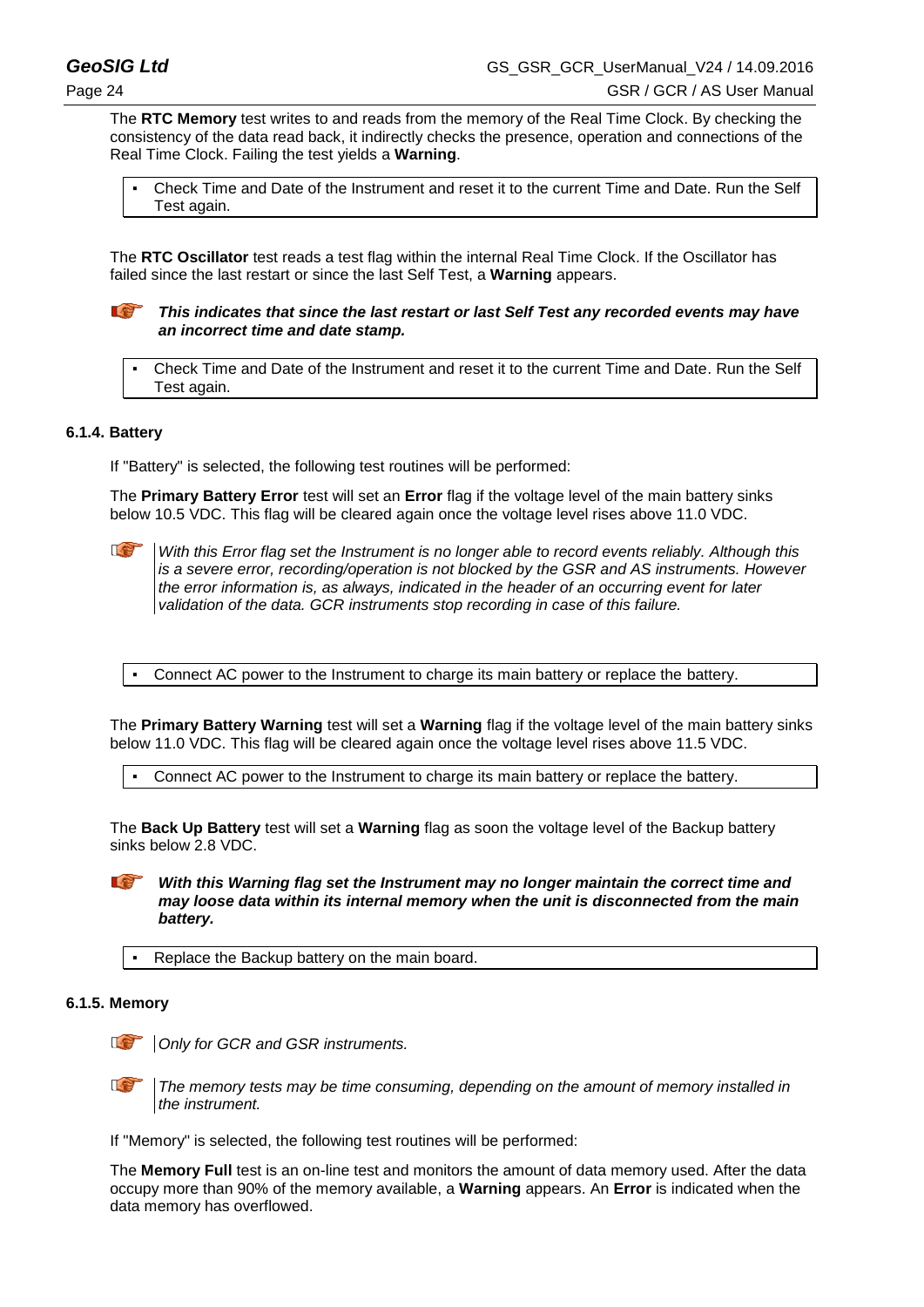▪ Download your data to your PC and delete all event files.

The **Memory Read/Write** test writes a 0 and a 1 to every location within the data memory without corrupting any data, and checks whether there are no stuck bits. A **Warning** appears if it detects any stuck bits.

- Run the Self Test again. If the Warning flag remains set some data memory chips may need to be replaced. Contact GeoSIG or your local representative.
- If you are using a removable Memory Card replace, it with a new card.

The **Memory Format** test checks the data format within the event memory. A failed test causes a **Warning**.

Run the Self Test again. If the Warning flag remains download all event files to your PC and delete all event files. Run the Self Test again.

The **Memory Present** test monitors on-line the event memory and if no memory is present e.g. Memory Card is removed, an **Error** will appear.

Insert Memory Card properly.

The **Data Checksum** test determines the checksum of every file stored in the Instrument's memory, and compares it to the value stored in the file header. The checksum stored in the file header is calculated during the event; any data corruption in the memory either during or after recording will be detected and indicated as a **Warning**.

*Event files with a Warning message in their header may contain some corrupted data. They should be displayed graphically and critically analysed, to make sure that the data can be used for analysing.*

Download all event files to your PC before deleting them in the Instrument. Run the Self Test again.

The **Data Consistency** test checks the block ordering of all files in the Instrument's memory. If any disordering of blocks is detected, a **Warning** appears.

Download all event files to your PC and delete them all. Run the Self Test.

#### **6.2. Maintenance**

The Instrument has been designed in a way that it requires a minimum of maintenance. If the following procedures are performed frequently, the instrument will last for many years:

- The periodic test indicates any irregularity as soon as it occurs. Therefore it is recommended, to check the recorded sensor test at least **once a year**. Compare the signals of the 3 channels with older records. There should not be a distinctive change.
- The function of a sensor with DC response (capacitive, piezo-resistive and FB sensors) can be checked by inclining the sensor in every axis. An inclination of 90° causes an acceleration of 1.0 g, 30° an acceleration of 0.5 g and 14.7° an acceleration of 0.25 g. Check this value for every channel. This check should be performed **annually.**
- The function of the sensor can be checked frequently with a tilt table. For testing the sensor has to be installed onto the tilt table. The whole range of  $\pm$  1g has to be checked with the table. Every axis shall be performed. The output signal has to be compared with the calibration values given by the manufacturer.

A sensor without AC response needs to be checked by using a shaking table. The period of this check depends on the used sensor type. For detailed information refer to the data sheet of your sensor.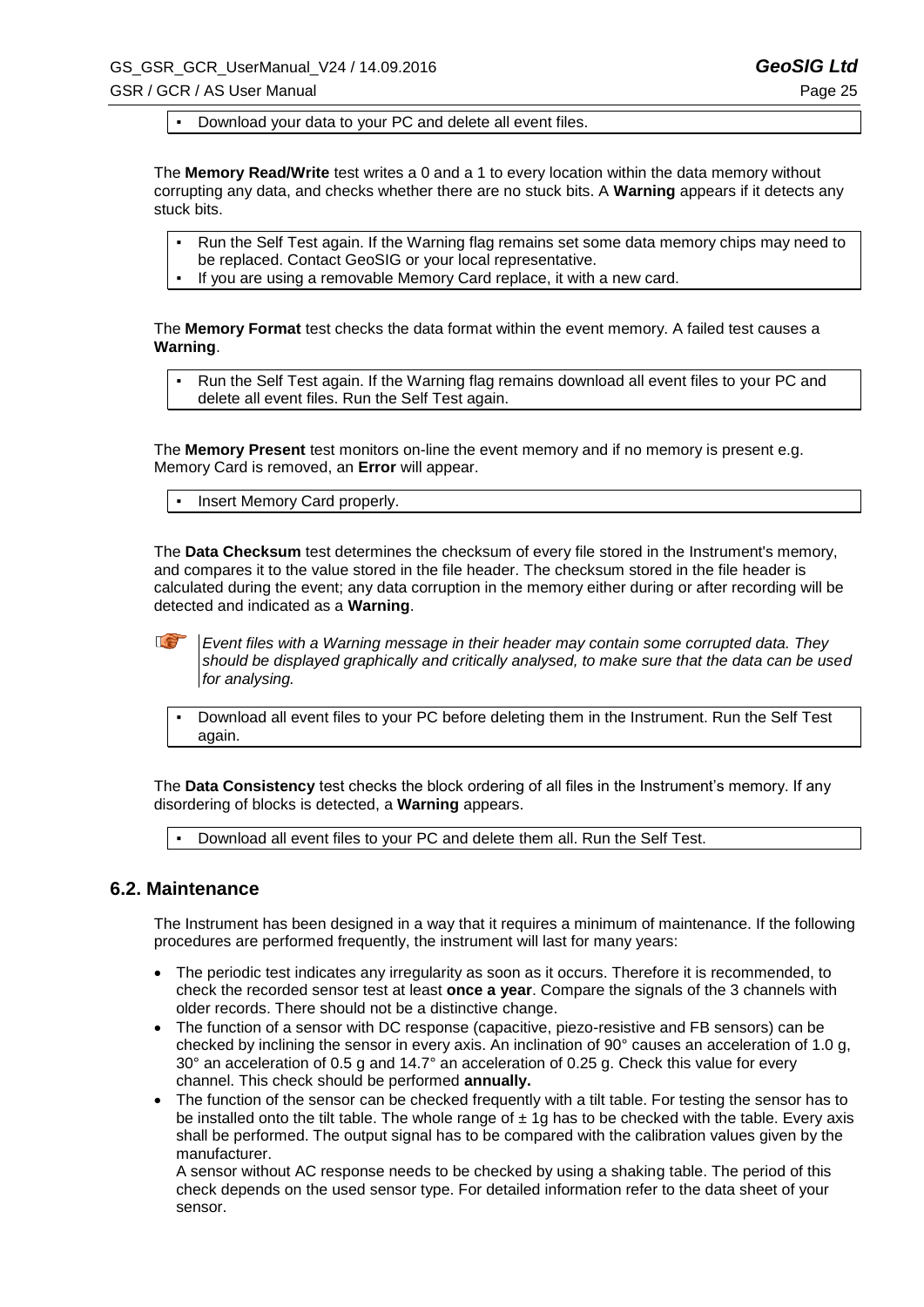- Check the function of the alarm relays (optional) **annually**. Therefore use the Test Low Alarm and **Test High Alarm buttons in GeoDAS.**
- The voltage of the main battery and the charging voltage of the charger shall be measured **annually**. Disconnect the AC power to measure the battery voltage, keep the Instrument switched on. The voltage should be between 11.8 and 13.2 VDC, depending on its charge. Reconnect the AC power cable, switch off the Instrument and disconnect the main battery, measure the voltage on the battery cables. The voltage should be  $13.8 \pm 0.3$  VDC.
- The physical condition of the Instrument and the sensor should be checked **annually**. Make sure every cable and connector is in good condition and plugged in properly.
- The main battery should be replaced every **3 years**. After replacement, adjust the date of installation and the date of the next replacement into the Instrument via GeoDAS.
- The backup battery should be replaced every **5 years**. After replacement, adjust the date of installation and the date of the next replacement into the Instrument via GeoDAS.